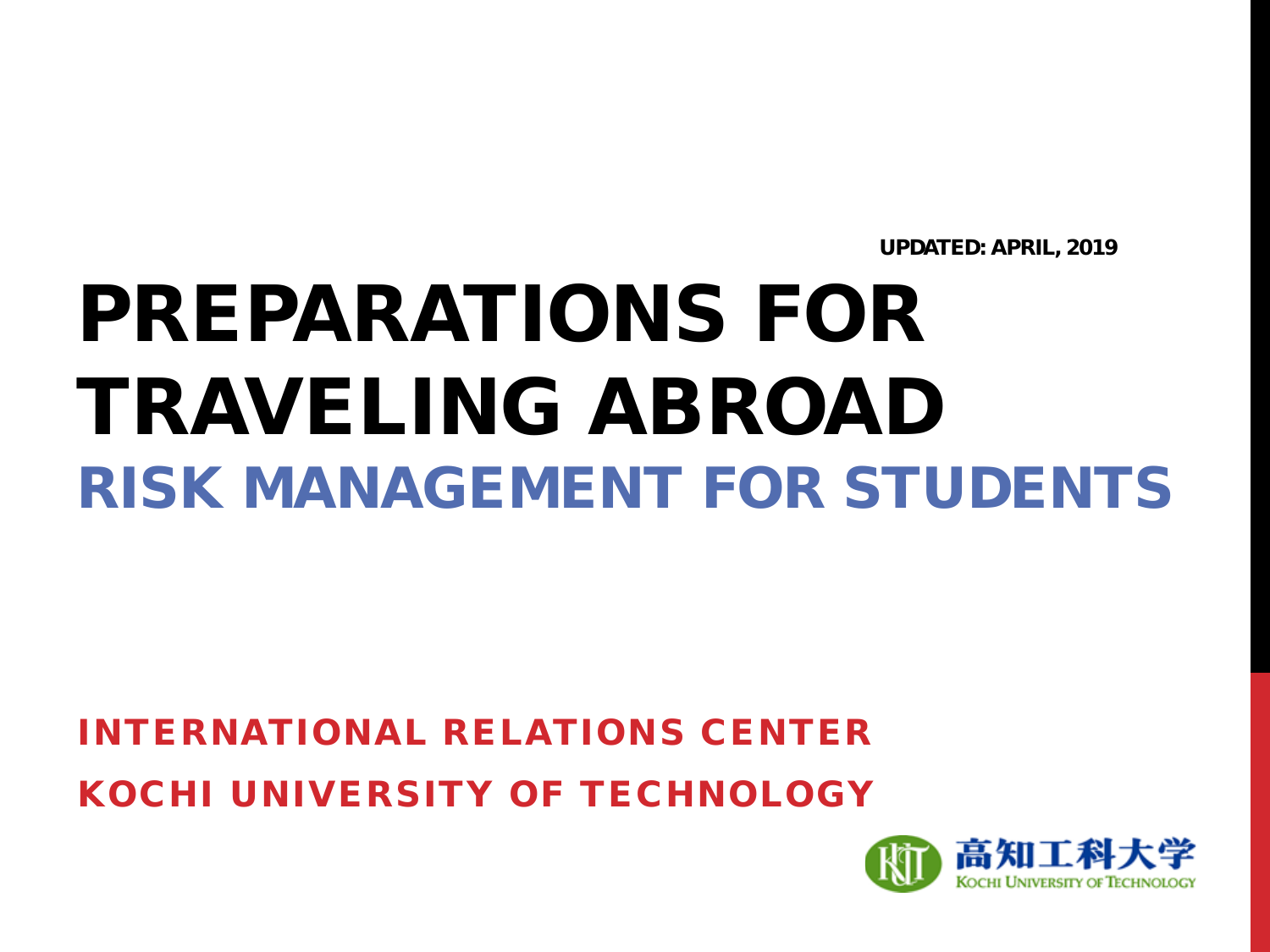## 1 INTRODUCTION

**Threat of terrorist groups such as the Islamic State in Iraq and the Levant (ISIL) has developed significantly in the world. Terrorists often try to attack not only governmental facilities and military facilities but also places where crowds gather such as tourist sites, airports, hotels shopping centers and transport networks.**

**Thus, regardless of whether your travel is due to research or private, you should read this document carefully and fully prepare for your travel in advance. Travelling with awareness of risk management is extremely important.**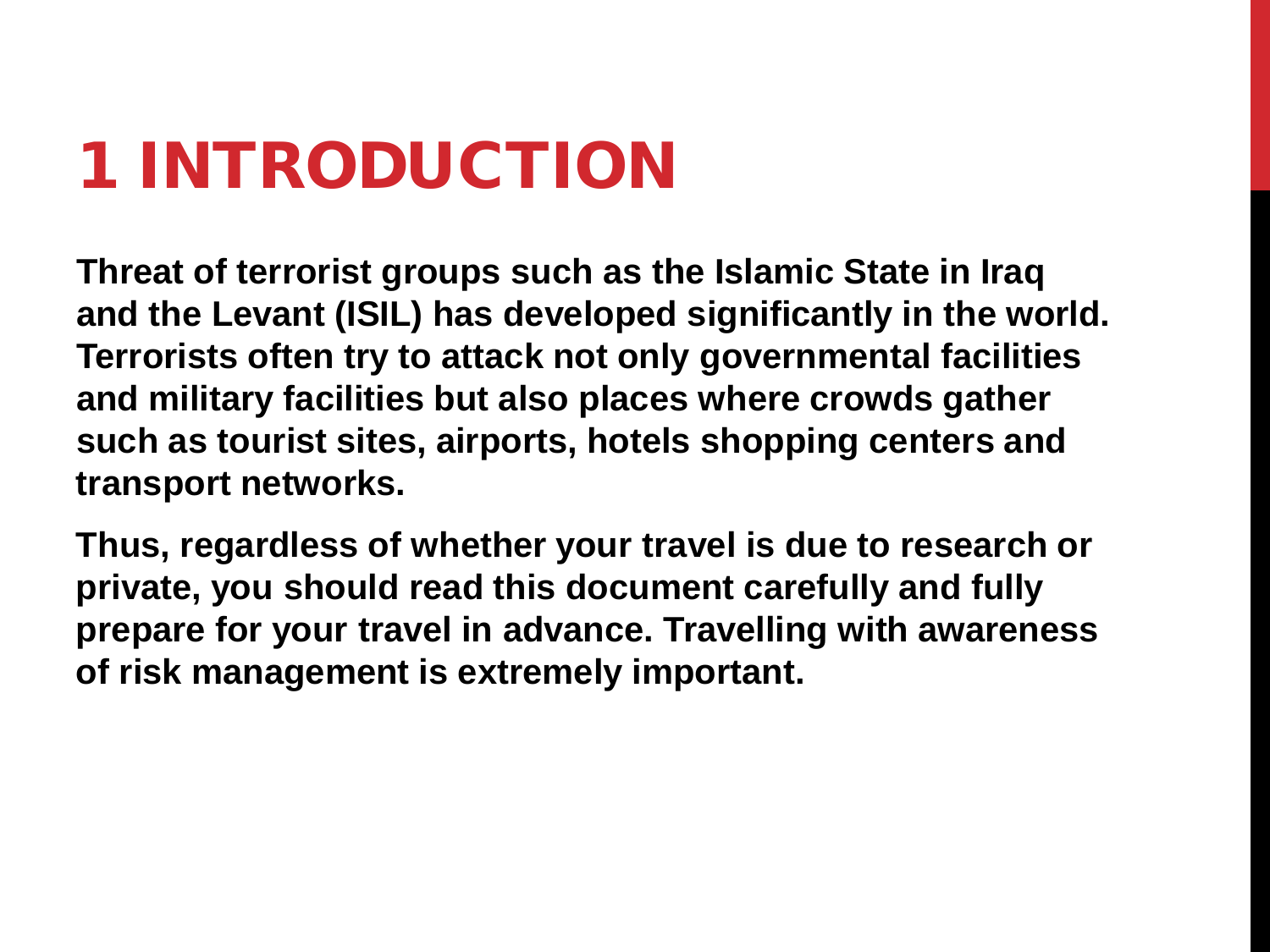# 2 WHAT YOU MUST DO BEFORE DEPARTURE

**When you go abroad, whether for a university-related activity or for personal business, please be sure to complete the following procedures before you leave Japan.** 

**(1) Obtain in advance security information about the country you will visit from your country's embassy or consulate office.** 

**(2) In the case of going abroad for university-related activity, please carefully read "***Items subject to consent"* **in** *"Pledge for overseas travel"***, and sign a "***Pledge for overseas travel"* **to indicate your consent. Obtain those documents from KUT staff.** 

**(3) Obtain adequate information necessary for travel in the country you will visit and avoid risks as part of your preparation. You must understand this fundamental rule of travel abroad:** *You are responsible for your own safety***.** 

**(4) Take out overseas travel insurance**

**In the case of traveling abroad for university-related activities including study, research or extracurricular activities, please submit a "***Notification of overseas travel"* **along with supporting documents. You must complete the payment by the due date.**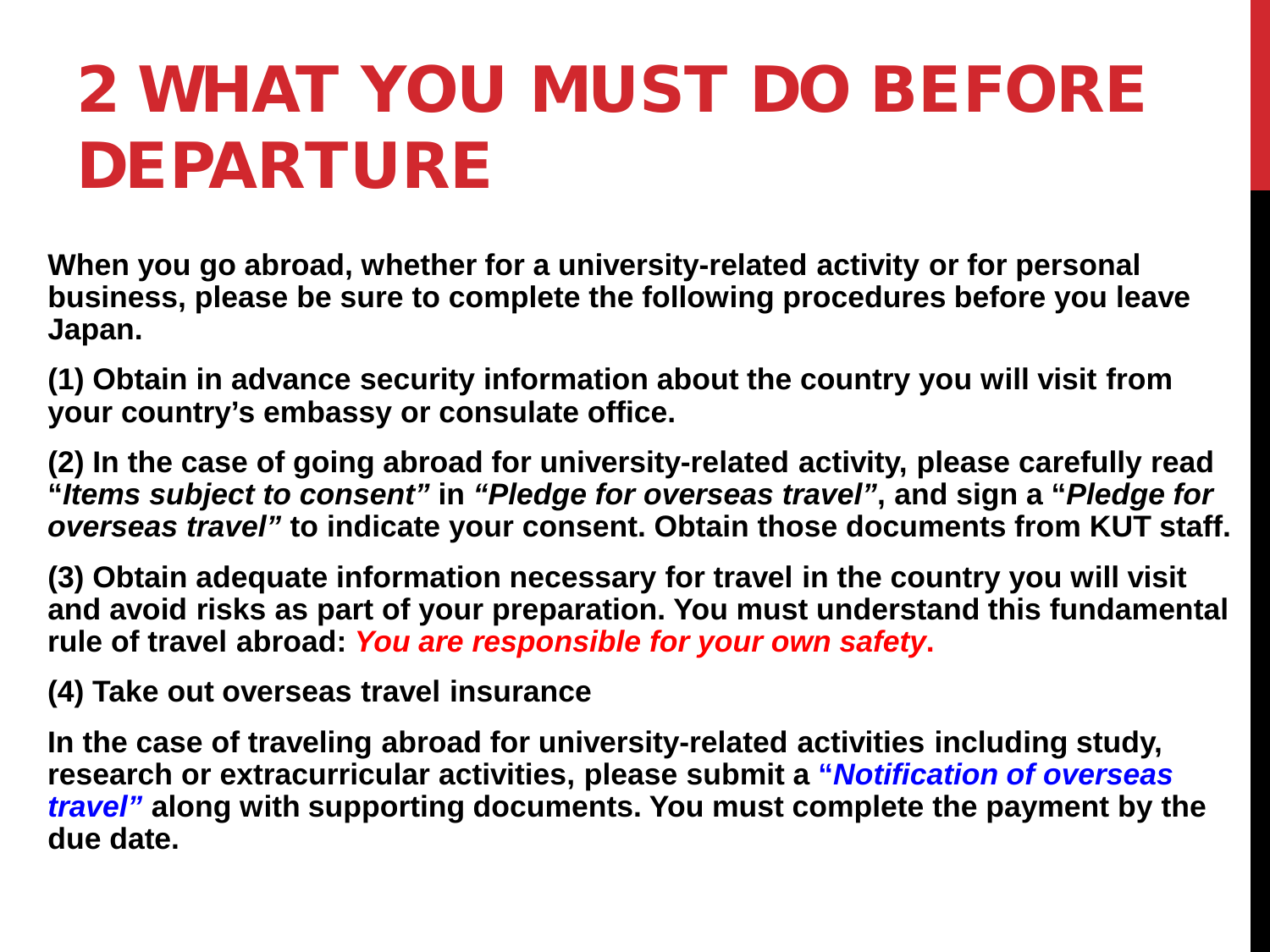### 3 RESEARCH ABOUT THE COUNTRY YOU VISIT

 **You should research about the country/city you are visiting prior to departure and get foreign travel advice from reliable resources such as the foreign ministry of your home country.**

Foreign travel advice from UK government by country: https://www.gov.uk/foreign-travel-advice

- **If you plan to visit a place where travel warnings or alerts have been released, you should consult with your advisor before deciding to travel.**
- **Since foreign travel advice is updated spontaneously, you should check the information often, particularly immediately before departure and even during the travel.**
- **You should also pay attention to other safety information about your planned destination.**

**The followings are some examples.**

- Deterioration of security, sudden eruption of violence, natural disasters, infectious diseases, epidemic influenza, etc.
- Special local regulations and laws, special customs, factors that could affect your health (high altitude, pollution, sanitary conditions, type of medical facilities, etc.)

**← Terrorism** 

Security Service MI5 (UK):<https://www.mi5.gov.uk/> Australian National Security (Australia):<http://www.nationalsecurity.gov.au/>

 **Understanding of culture & customs, cultural differences such as sex ethics, sentiment toward Japan or your country, etc. are important, too.**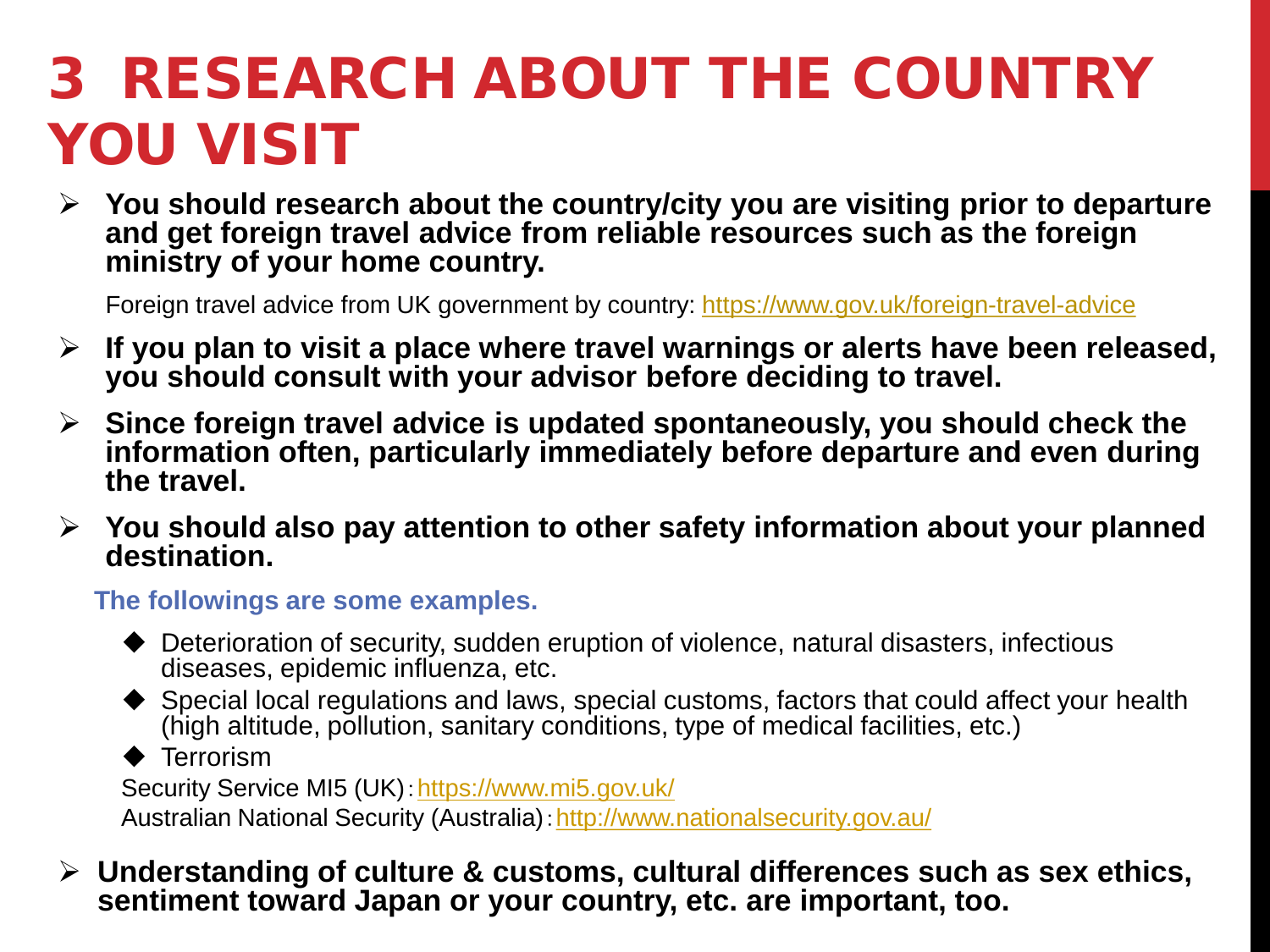### 4 IS THE PROGRAM FULLY CARED ?

**If you go abroad to participate in a program, please check its safety guide and contents carefully. You should report your findings to your advisor when you go abroad for a universityrelated activity. Particularly, please note the following.**

- $\triangleright$  Whether pick-up service is provided from/to destination airport, etc.
- $\triangleright$  Emergency response assistance, contact information
- $\triangleright$  What sort of safety guide/precautions are prepared by the hosts
- $\triangleright$  If you have a contract document (application form / provisions of contract / travel contract, etc.), you should give a copy to your advisor.

#### 5 SHARE THE INFORMATION WITH YOUR FAMILY

**Notify your family of the international travel and discuss with them about security information on the country you will visit if necessary.**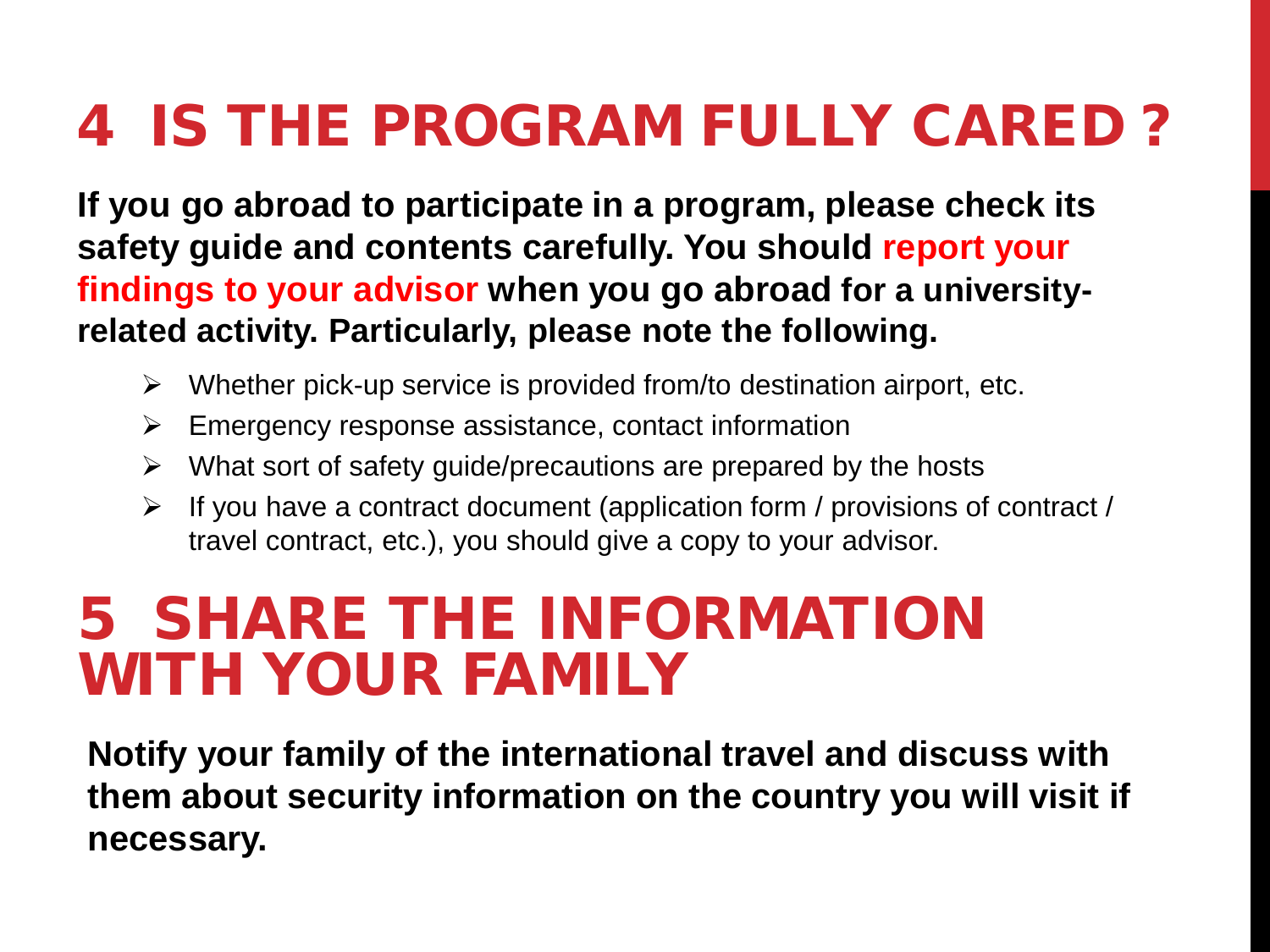## 6 PLEDGE FOR OVERSEAS TRAVEL

**In the case of going abroad for university-related activity, please carefully read** *"Items subject to consent"* **in** *"Pledge for overseas travel"***, and sign a** *"Pledge for overseas travel"* **to indicate your consent. Obtain those documents from KUT staff.** 

### 7 PASSPORT, VISA

- **Check your passport and expiration date.(Some countries require a certain period of passport validity for entry.)**
- **Check if you need a visa to enter the country.**
- **Check if any vaccinations are required.**
- **If you visit the US, you need to apply via ESTA.**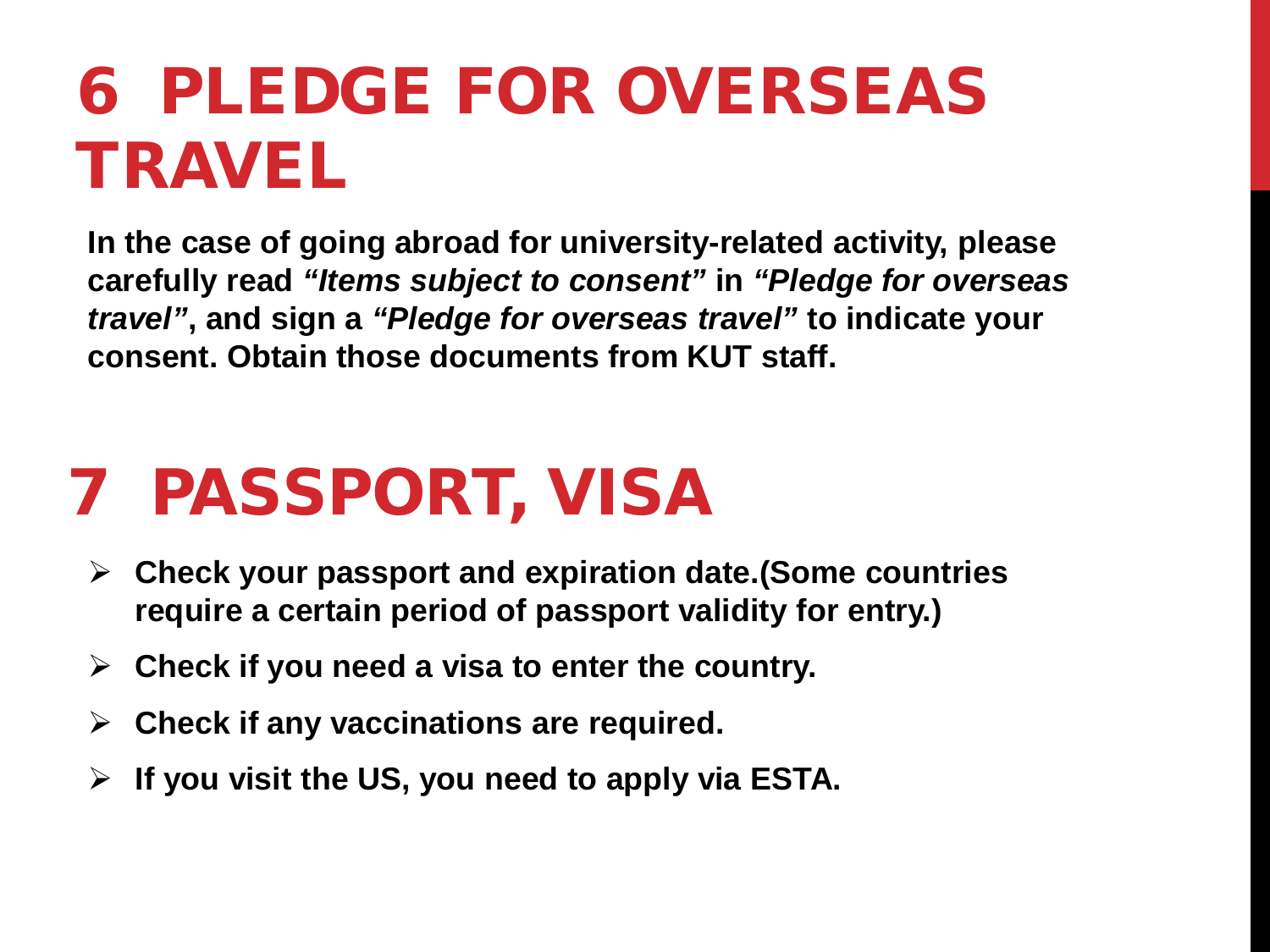### 8(1)FLIGHT & ACCOMMODATION

**There are 3 ways to arrange your trip. The party responsible differs depending on the type. When you make arrangements for a flight, accommodation, etc. please decide the travel type you will purchase at a travel company, taking into consideration the cost and the features of each type.**

**Type (1) Flight or accommodation arrangement by travel company (**手配旅行**):**

**The travel company only arranges flight tickets, accommodation, etc. at the customer' s request. The customer undertakes the responsibility for responding to or handling incidents during travel. The travel agency has no responsibility for flight delay or flight cancellation, etc.** 

#### **Type (2) Order-made package tour for specified persons (**受注型企画旅行**):**

**Based on the customer's request, the travel company draws up a travel plan, such as a company trip. The travel company and the customer share the responsibility and take actions to respond to or handle happenings.** 

#### **Type (3) Package tour for unspecified persons (**募集型企画旅行**):**

**Package tours provided by a travel company for unspecified persons. The travel company undertakes all responsibilities in principle.**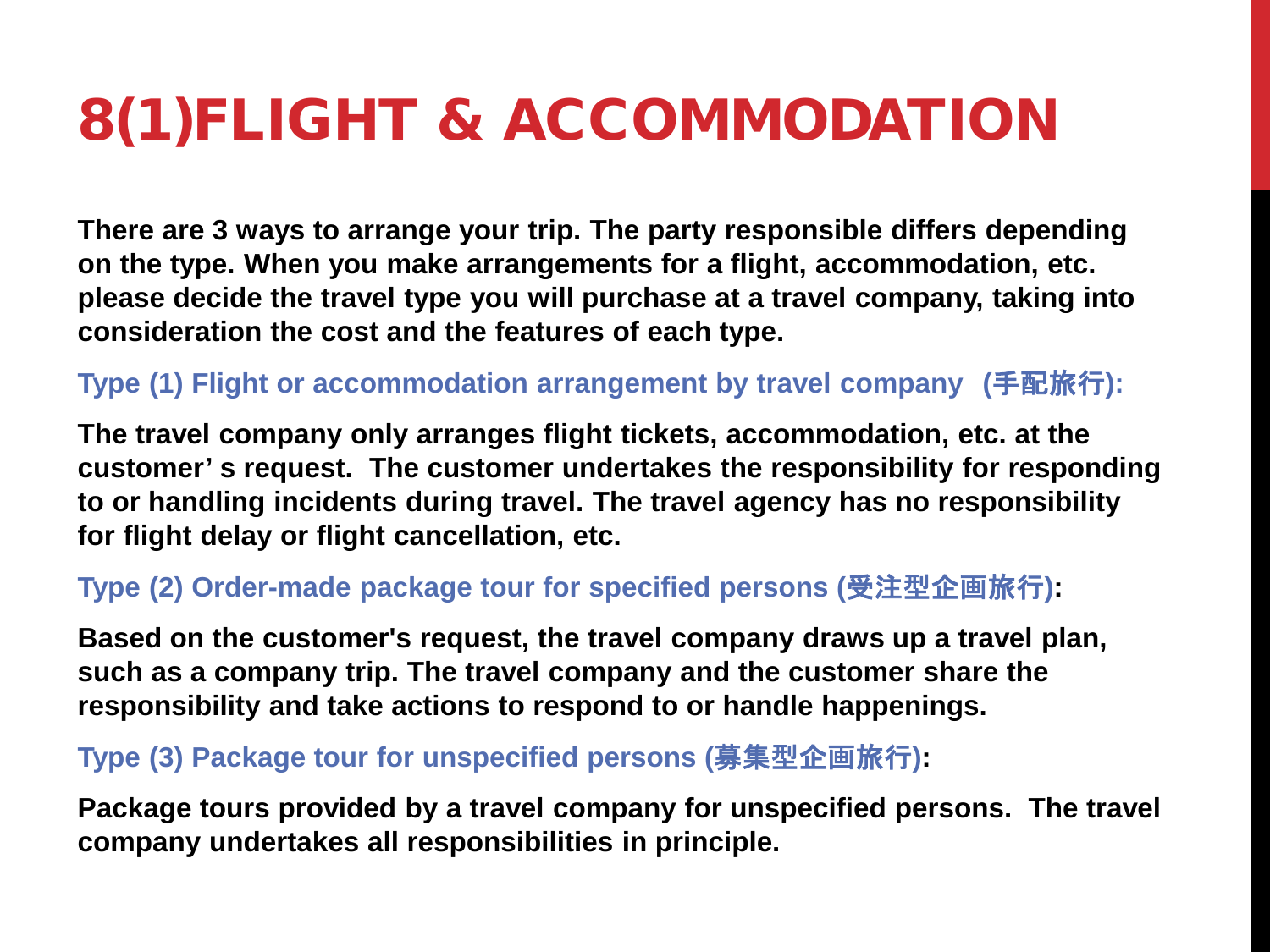### 8(2)BOOKING FLIGHT & ACCOMMODATION

#### **Book your flight and accommodation following the points listed below**

- **P** Prior to departure, in order to ensure safe & unfailing arrival to the final destination, find out safe & sure means of transport from the airport, etc.
- □ Avoid arrival/departure at night.
- $\Box$  Do not stay overnight in the airport, do not take long distance night bus or train.
- $\Box$  Check the risks in any activities you plan privately.
- **Inform your family of your Itinerary (copy of e-ticket) and accommodation information (name of hotel, address, telephone) prior to departure. In the case of traveling abroad for university-related activities including study, research or extracurricular activities, submit these information to IRC when you submit "***Notification of overseas travel"* **and to your advisor**
- **In case of any change of itinerary, accommodation, etc. after departure, please inform your family, advisor and IRC. Private travel during your long stay abroad need your advisor's prior approval. Get the approval well in advance with the itinerary and accommodation, and give the information to your family and IRC.**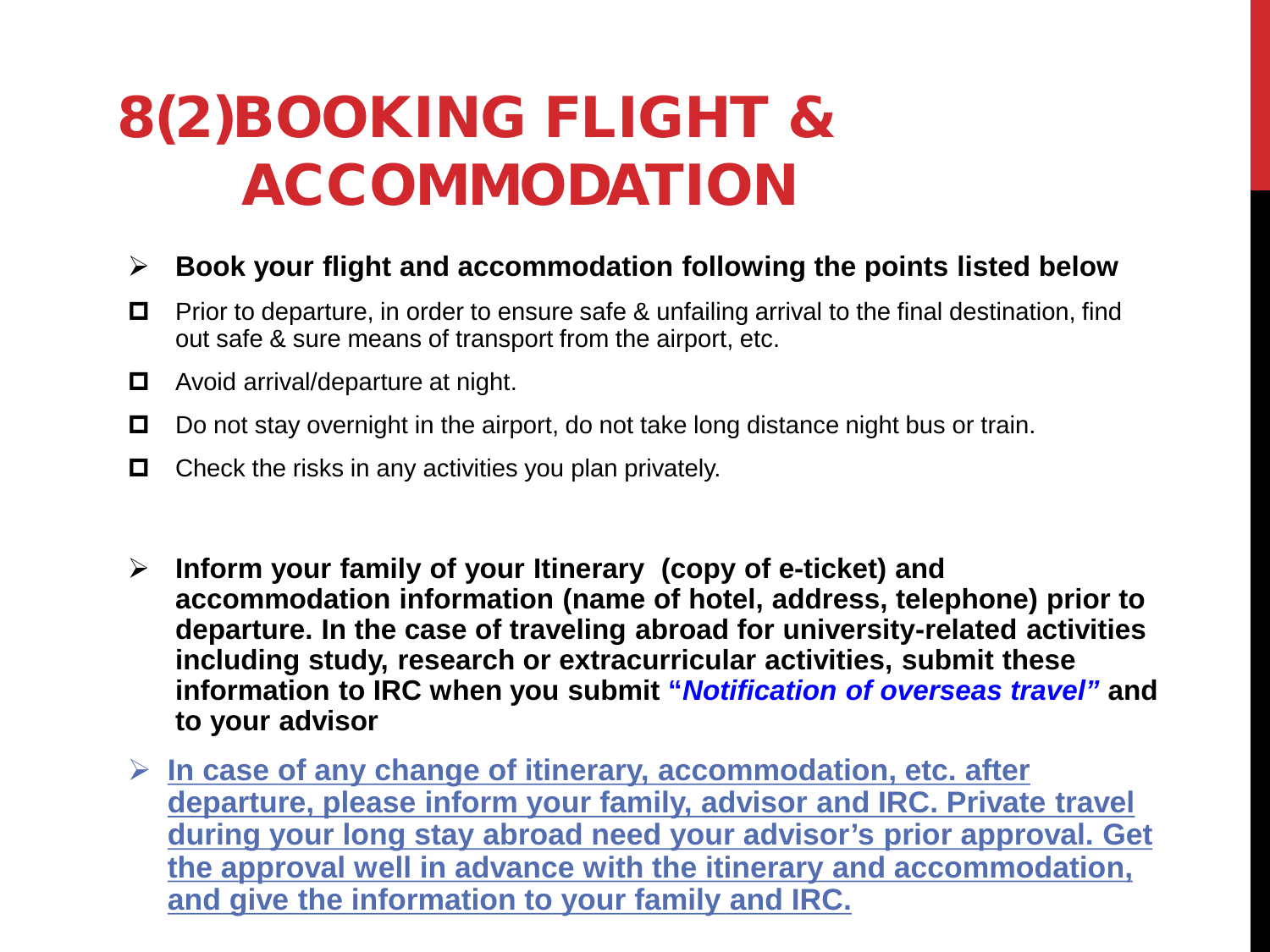#### 9 HEALTH: WHAT YOU NEED TO KNOW BEFORE TRAVEL

- **If you will take a long trip (one month or longer), get a health check (including dental check) while planning. If you worry about your physical condition, meet your physician to get treatment.**
- **If you are worried about past or existing illness, consult with a physician about going abroad. You should carry an English letter from your physician describing the medical condition and prescription for medicine. You should check the medical services of visiting country to make sure any required treatment or medication is available. Insurance might not cover medical expenses for your past or existing illness. Bring your own medications.**
- **If you have any special medical information that would be useful if you visit a doctor, such as allergies or medications that you take, prepare an English translation beforehand.**
- **Even if you are now totally healthy, bring medicine for stomachache, headache, colds, diarrhea, travel sickness, etc.**
- **Check about infectious diseases in the target country and get vaccination if you think are useful.**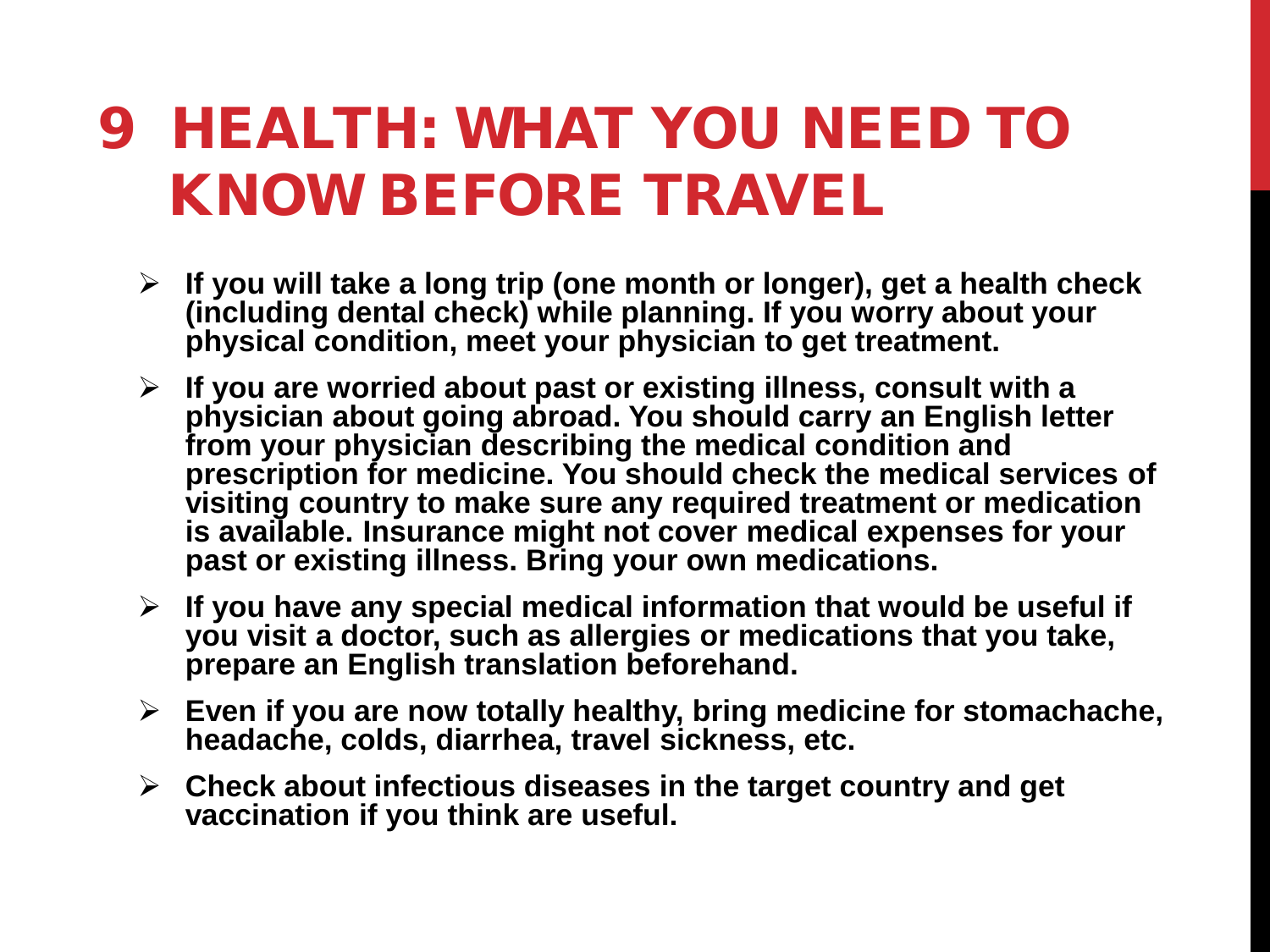## 10 EMERGENCY CONTACT LIST 1, 2

- **Prepare your emergency contact lists. Forms 1, 2 are in the next 2 pages. Please list the telephone numbers available for 24 hours during 7 days, if possible.**
- **Carry the lists at all times with you while travelling.**
- **Deliver copies of the lists to the following:** 
	- A) Your advisor at KUT
	- B) IRC (Ref. 12(2))
	- C) Your family/guardian

**In case of any change of emergency contact number abroad, please inform the above mentioned people.**

- **Inform on-site staff officials in the country to visit of the contact information of your KUT advisor and the number of Global risk control total support desk (Ref.11)**
- **Digital data of the list forms are available at "Application procedure for KUT insurance" in the following web page.**

**[https://www.kochi-tech.ac.jp/english/campus\\_life/life\\_in\\_kut/abroad.html](https://www.kochi-tech.ac.jp/english/campus_life/life_in_kut/abroad.html)**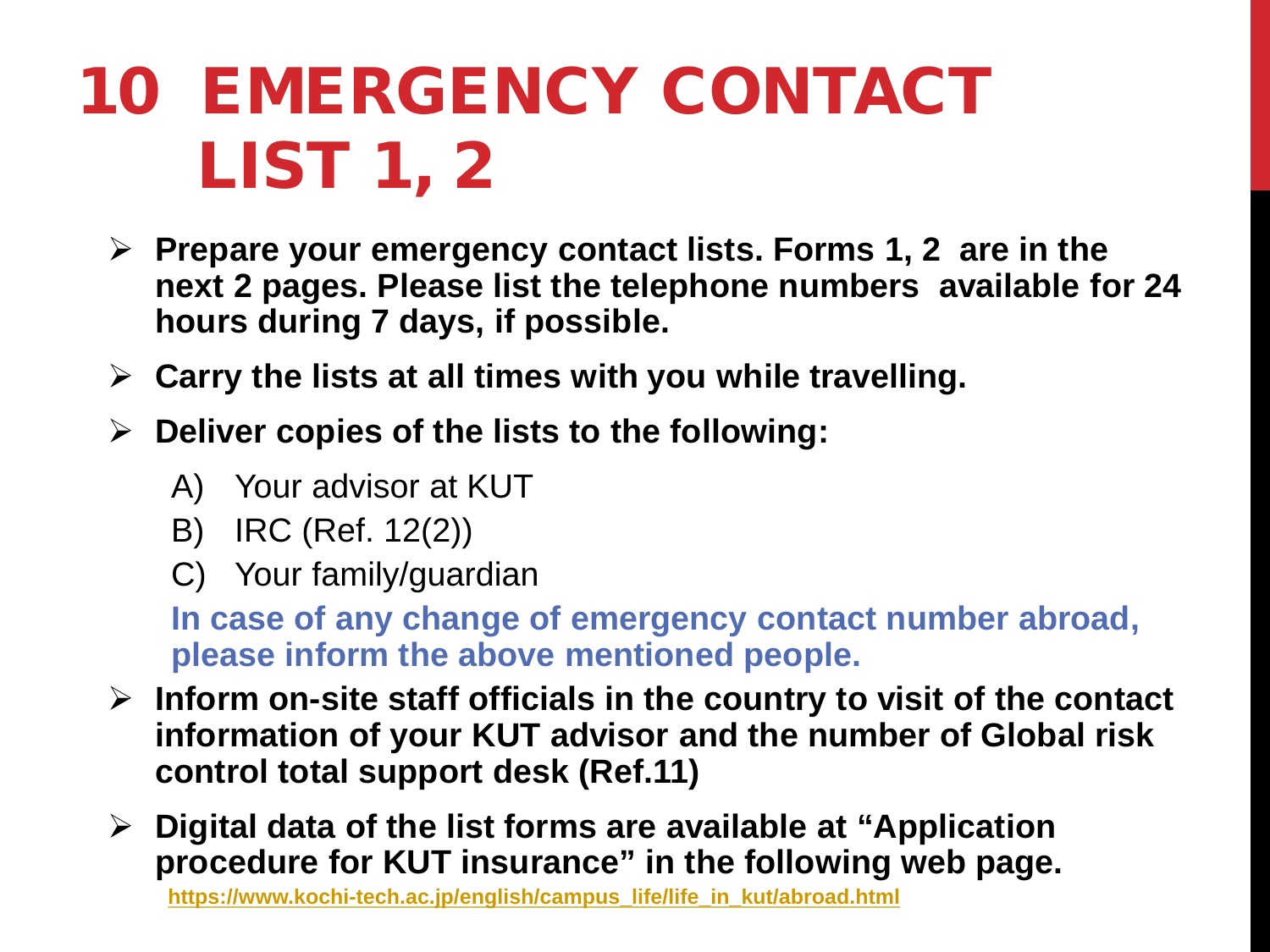#### Emergency Contact List 1

Student ID Name

CONTACT INFORMATION ABROAD

| Your personal mobile phone                |  |  |
|-------------------------------------------|--|--|
| Mobile phone number                       |  |  |
| Mail address 1                            |  |  |
| Mail address 2                            |  |  |
| <b>Contact information1</b>               |  |  |
| Name of organization,<br>person in charge |  |  |
| Telephone 1                               |  |  |
| Telephone 2                               |  |  |
| Mail address 1                            |  |  |
| Mail address 2                            |  |  |

| Contact information2                      |  | Name of telephone owner,<br>relation |                             |
|-------------------------------------------|--|--------------------------------------|-----------------------------|
| Name of organization,<br>person in charge |  |                                      | <b>Contact information3</b> |
| Telephone 1                               |  | Telephone                            |                             |
| Telephone 2                               |  | Category                             | house · mobile · at work    |
| Mail address 1                            |  | Name of telephone owner,<br>relation |                             |
| Mail address 2                            |  |                                      |                             |

#### ★**After completing this form, make copies and deliver to your advisor, IRC & your family/guardian. Carry this with you at all times while abroad. In case of any change, please inform it. You can leave the message at "Global risk control total support desk".**

#### CONTACT INFORMATION OF YOUR FAMILY/GUARDIAN

| <b>Contact information1</b>          |                             |  |  |  |
|--------------------------------------|-----------------------------|--|--|--|
| Telephone                            |                             |  |  |  |
| Category                             | house · mobile · at work    |  |  |  |
| Name of telephone owner,<br>relation |                             |  |  |  |
|                                      |                             |  |  |  |
| <b>Contact information 2</b>         |                             |  |  |  |
| Telephone                            |                             |  |  |  |
| Category                             | house · mobile · at work    |  |  |  |
| Name of telephone owner,<br>relation |                             |  |  |  |
|                                      |                             |  |  |  |
|                                      | <b>Contact information3</b> |  |  |  |
| Telephone                            |                             |  |  |  |

#### Note:

※This information will not be used other than in case of emergency.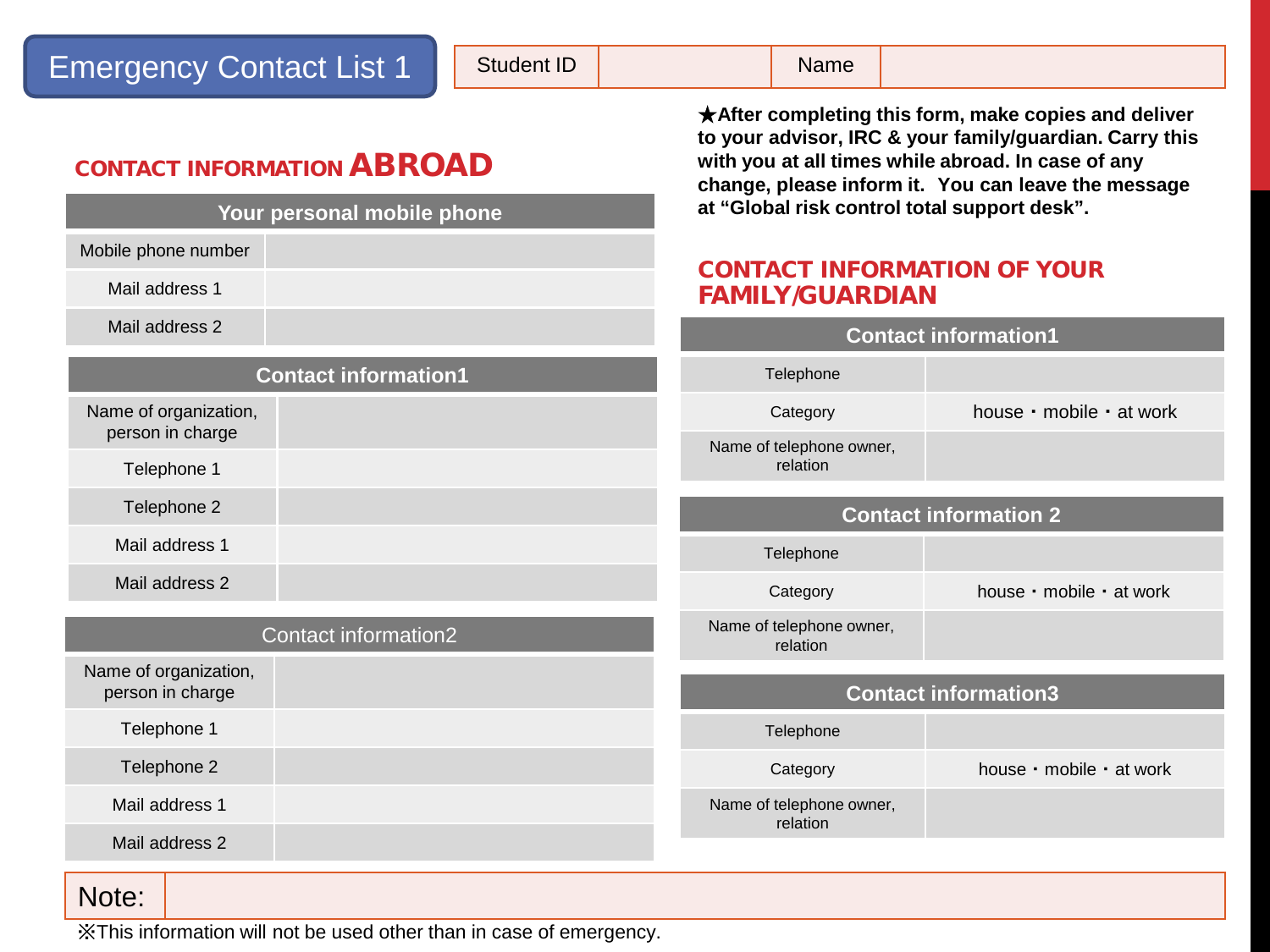★**After completing this form, make copies and deliver to your advisor, IRC & your family/guardian. Carry this with you at all times while abroad.** Figure 1.1 **Family/guardian. Carry this with you at all times while abroad.** 

#### **In case of emergency, call "Global risk control total support desk" (24 hours service in English)**  \* Telephone number is written on the card that will be handed to you soon.

| Your advisor at KUT                                         | Name<br>Phone No. | Travel agency having<br>arranged your flights and<br>accommodation | Phone No.                                             |
|-------------------------------------------------------------|-------------------|--------------------------------------------------------------------|-------------------------------------------------------|
| On-site staff in charge of<br>picking you up at the airport | Phone No.         | Contact information in<br>case of loss of credit card              | Phone No.                                             |
| How to call local police                                    | Phone No.         |                                                                    |                                                       |
| How to call ambulance                                       | Phone No.         |                                                                    |                                                       |
| On-site embassy/consulate<br>of your country                | Phone No.         | KUT, IRC<br>(Business hours)                                       | 0887-53-1130<br>international@ml.kochi-<br>tech.ac.jp |
| Embassy/consulate address                                   |                   | <b>KUT, Security Office</b><br>(Night time)                        | 0887-53-1119                                          |
|                                                             |                   |                                                                    |                                                       |

| Student ID | Name | <b>Blood</b><br><b>Type</b> | Allergies | Passport No. | Date of issue<br>(dd/mm/yyyy) | Date of expiry<br>(dd/mm/yyyy) |
|------------|------|-----------------------------|-----------|--------------|-------------------------------|--------------------------------|
|            |      |                             |           |              |                               |                                |

※This information will not be used other than in case of emergency.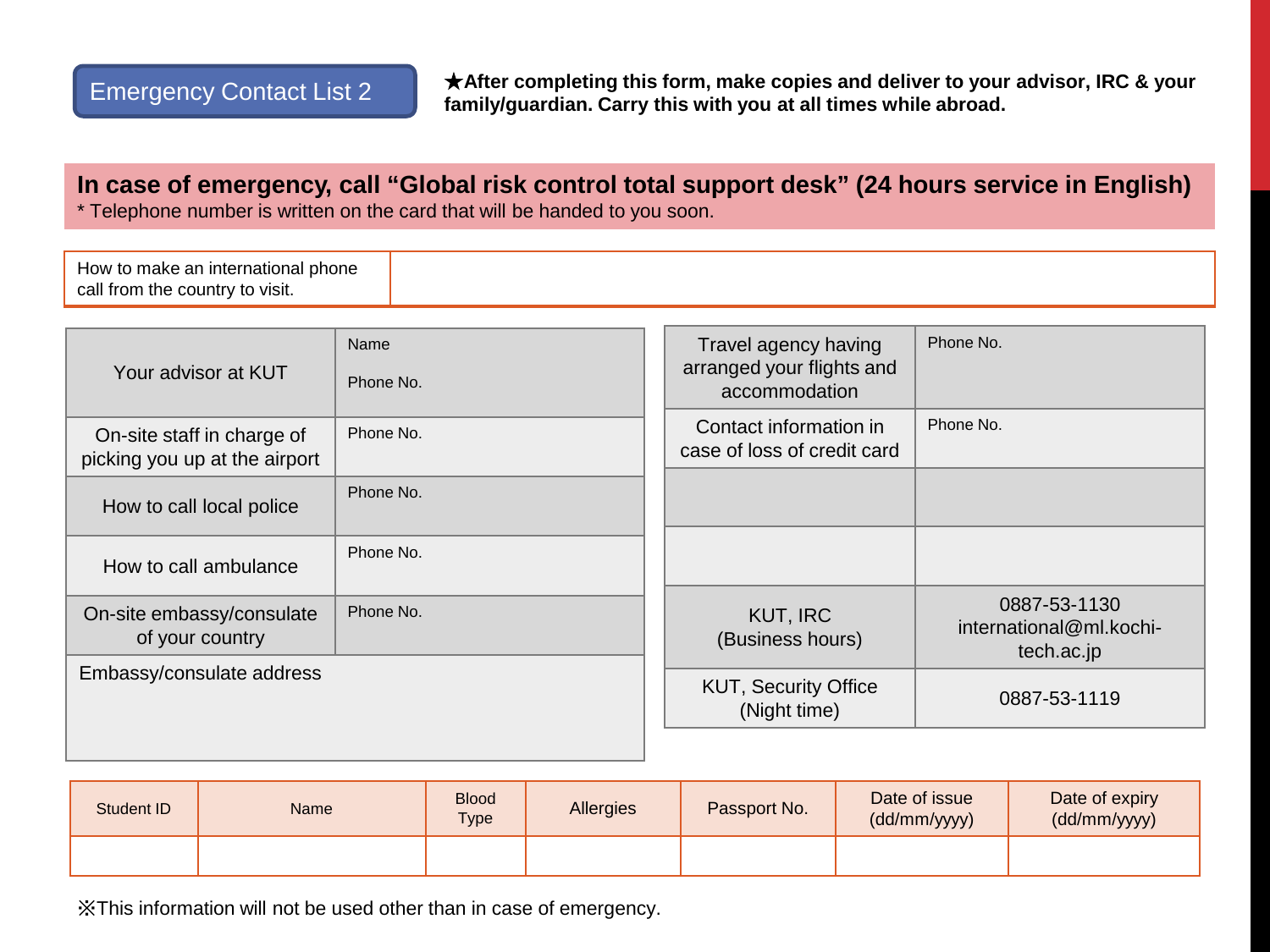## 11 IF YOU HAVE A TROUBLE ABROAD

 **Contact one of the following for emergency if you have serious injuries or sickness, or are involved in an accident, trouble or disaster.**

#### **(1) Global risk control total support desk**

Refer to the right card IRC provides when you go abroad for university-related activities. They offer services 24 hours and 365 days in English. You can also leave messages to IRC.



**(2) Local police or ambulance service**

- **Ask for help from the embassy or consulate of your home country in case you feel your body or life is in danger.**
- **Do not forget to report IRC or your advisor in the case of serious injury, sickness or trouble.**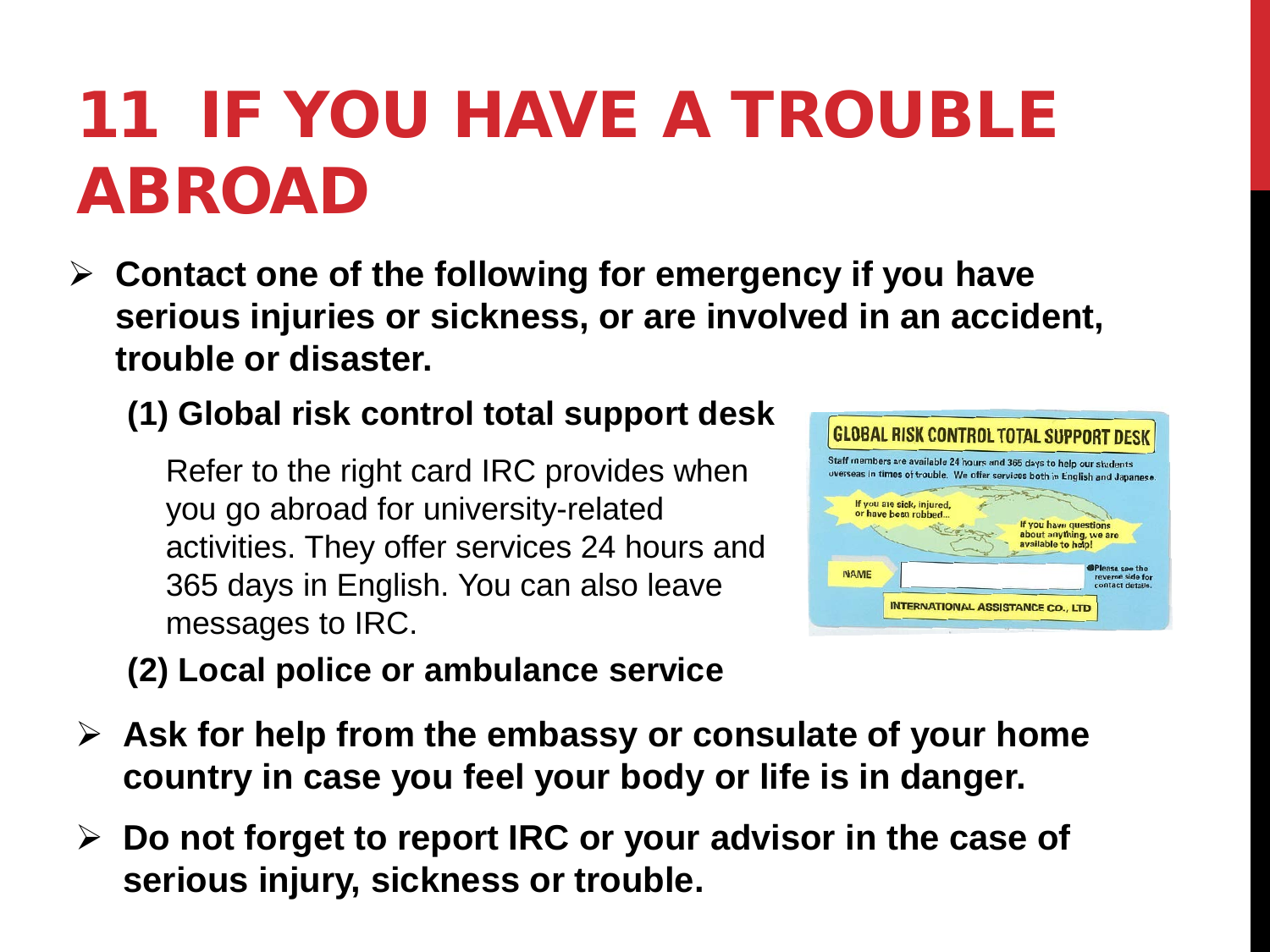## 12(1) WHY OVERSEAS TRAVEL INSURANCE NECESSARY

- **A) Very high medical cost might be charged for treatment outside Japan. (In Canada, a patient with heat stroke and pneumonia was hospitalized for 42 days and transported to their home country. The total cost was more than 70 million yen.)**
- **B) Refusal of treatment to a foreigner without payment guarantee.**
- **C) Emergency transportation may cost several tens of million yen.**
- **D) Credit card insurance may not cover expenses, or may not be reliable for payment guarantee as mentioned above B. It typically covers only about a couple of million yen. Payment guarantee will take some time, which will make your treatment late. In addition, you must pay for your medical expense first.**

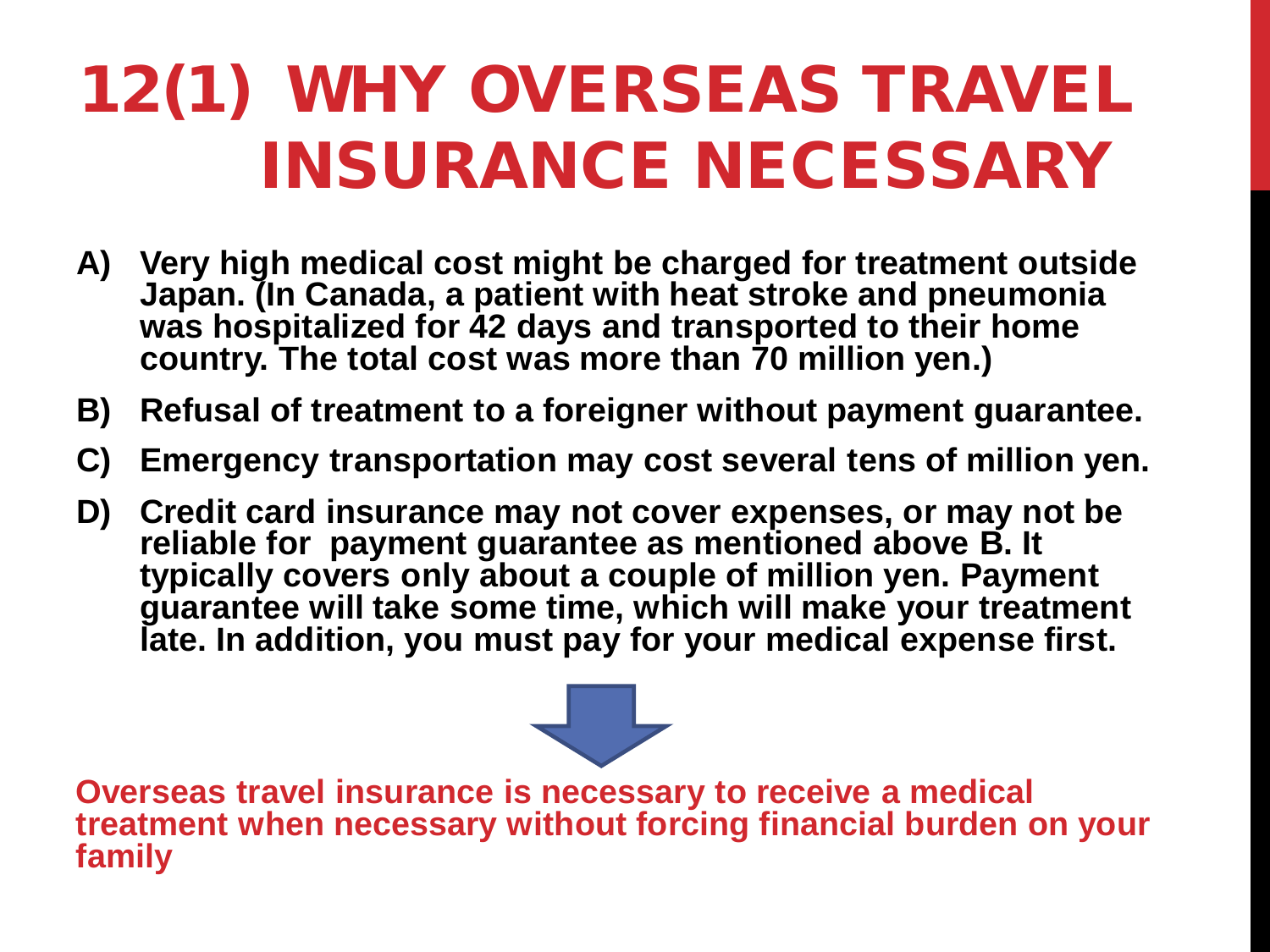# 12(2) APPLICATION FOR OVERSEAS TRAVEL INSURANCE

**KUT students who travel overseas as part of their university activities (e.g., education, research and extracurricular activities) must take out designated overseas travel insurance by KUT. They must pay for that insurance before the designated date.**

#### **At least 1 month prior to departure, students should submit the following documents to IRC:**

**Required documents to take out overseas travel insurance**

- **(1) Itinerary (copy of e-ticket)**
- **(2) Accommodation information (name, address, telephone number)**
- **(3) Emergency contact list 1, 2 (designated form, PPT file)**
- **(4) Copy of your passport's identification page**
- **(5) Notification of overseas travel (designated form, Word file)**

**Digital data of the list forms are available at "Application procedure for KUT insurance" in the following web page. [https://www.kochi-tech.ac.jp/english/campus\\_life/life\\_in\\_kut/abroad.html](https://www.kochi-tech.ac.jp/english/campus_life/life_in_kut/abroad.html)**

Please carry the insurance certificate with you throughout the journey. Also, leave copies of your insurance certificate with your family/guardian.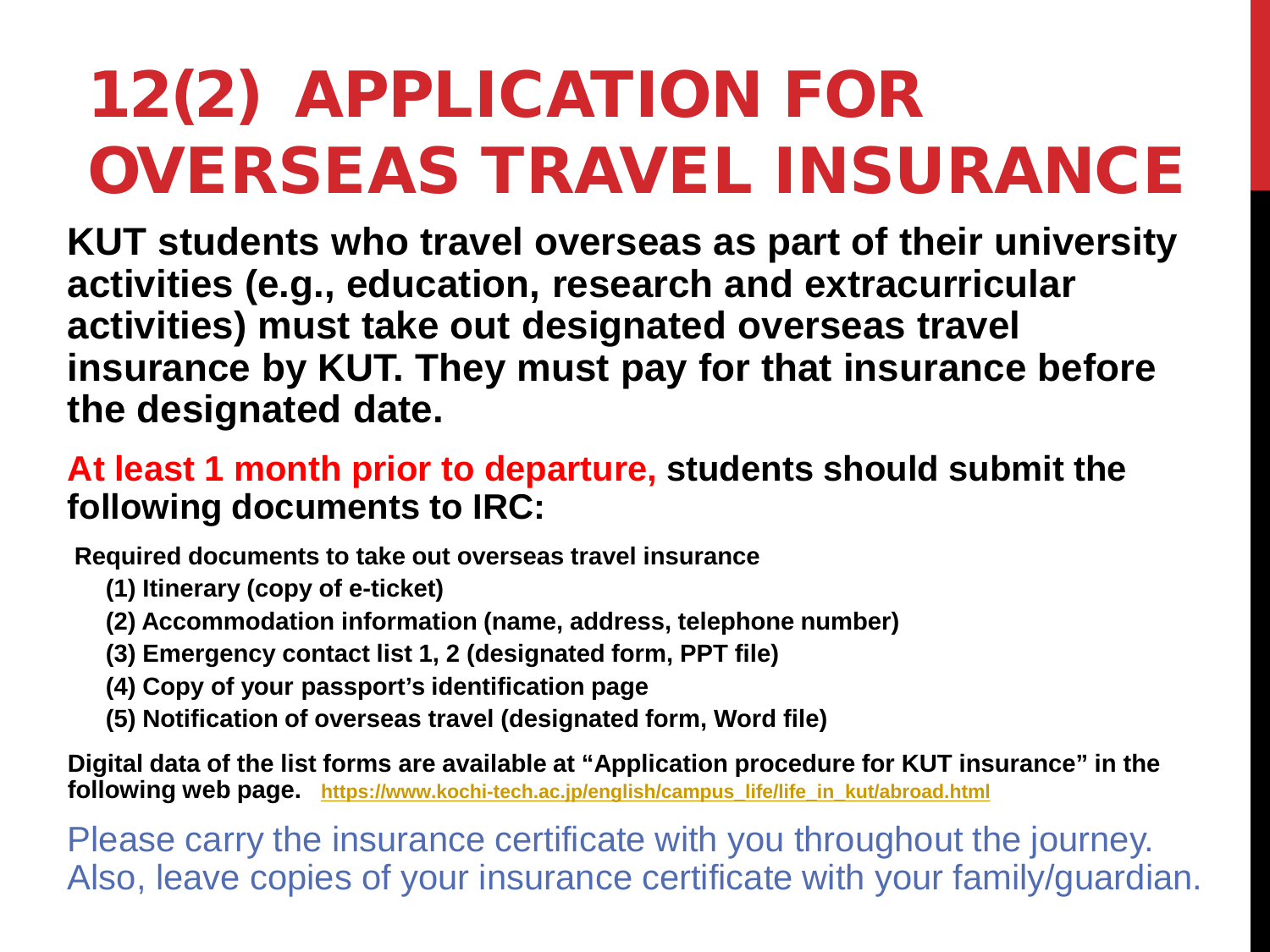## 12(3) INSURANCE COVERAGE BY KUT INSURANCE

Insurance coverage is as follows.

| <b>Overview of the insurance</b>      |                 |  |  |  |
|---------------------------------------|-----------------|--|--|--|
| Death due to injury                   | 10 million yen  |  |  |  |
| Physical impediment due to injury     | 10 million yen  |  |  |  |
| Medical treatment and rescue expenses | 100 million yen |  |  |  |
| Death due to illness                  | 10 million yen  |  |  |  |
| Liability                             | 100 million yen |  |  |  |
| Baggage damage                        | 100,000 yen     |  |  |  |
| Baggage delays, etc. Aircraft loading | 100,000 yen     |  |  |  |
| <b>Flight delay expenses</b>          | 20,000 yen      |  |  |  |

※Detail: Refer to insurance policy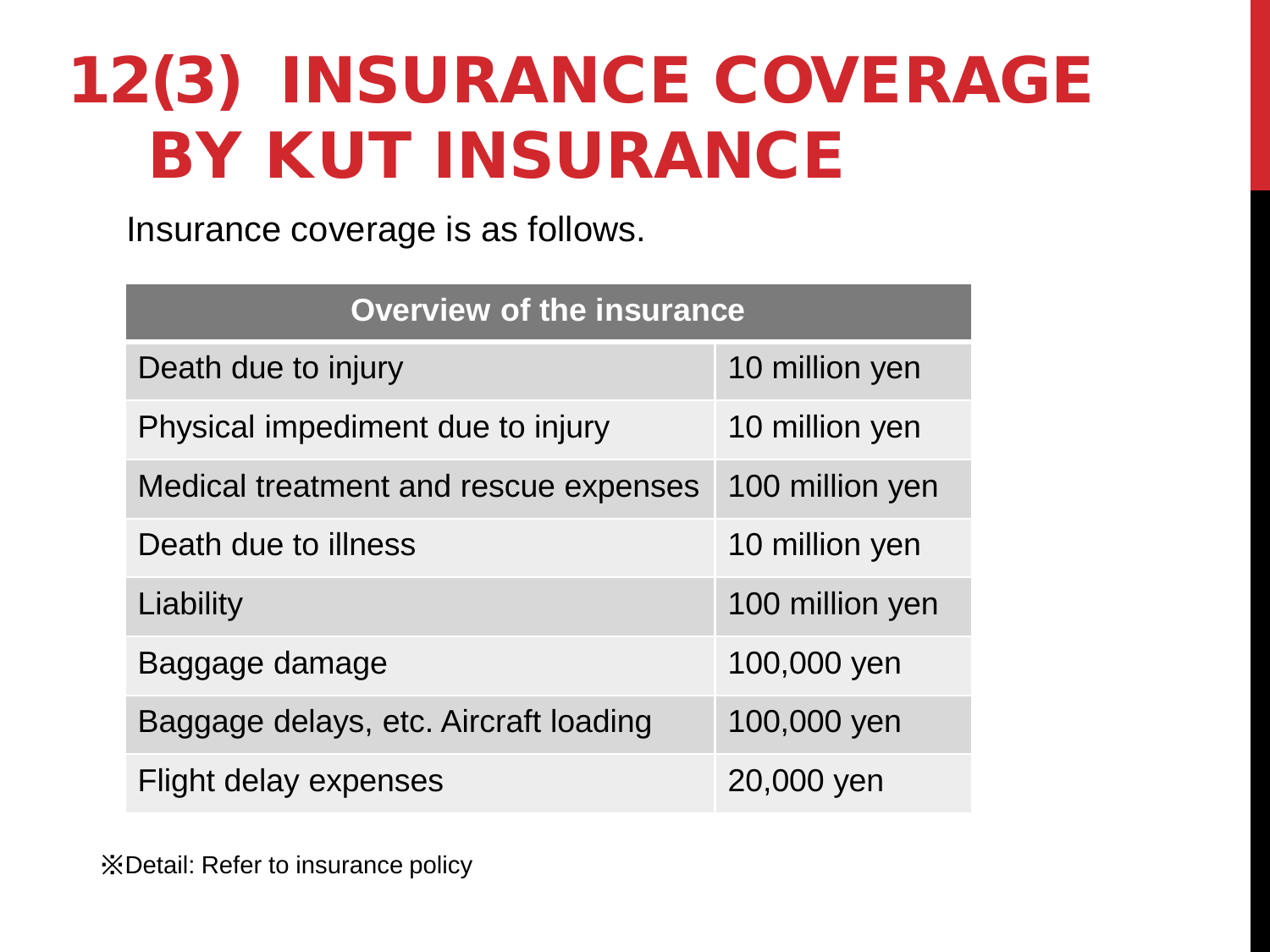# 12(4) WHEN YOUR TRAVEL INCLUDES PRIVATE AGENDA

**If travel includes any private agenda (examples below), write that clearly in the notification form.** 

Examples of private agenda

>Travel to your home before or after an international conference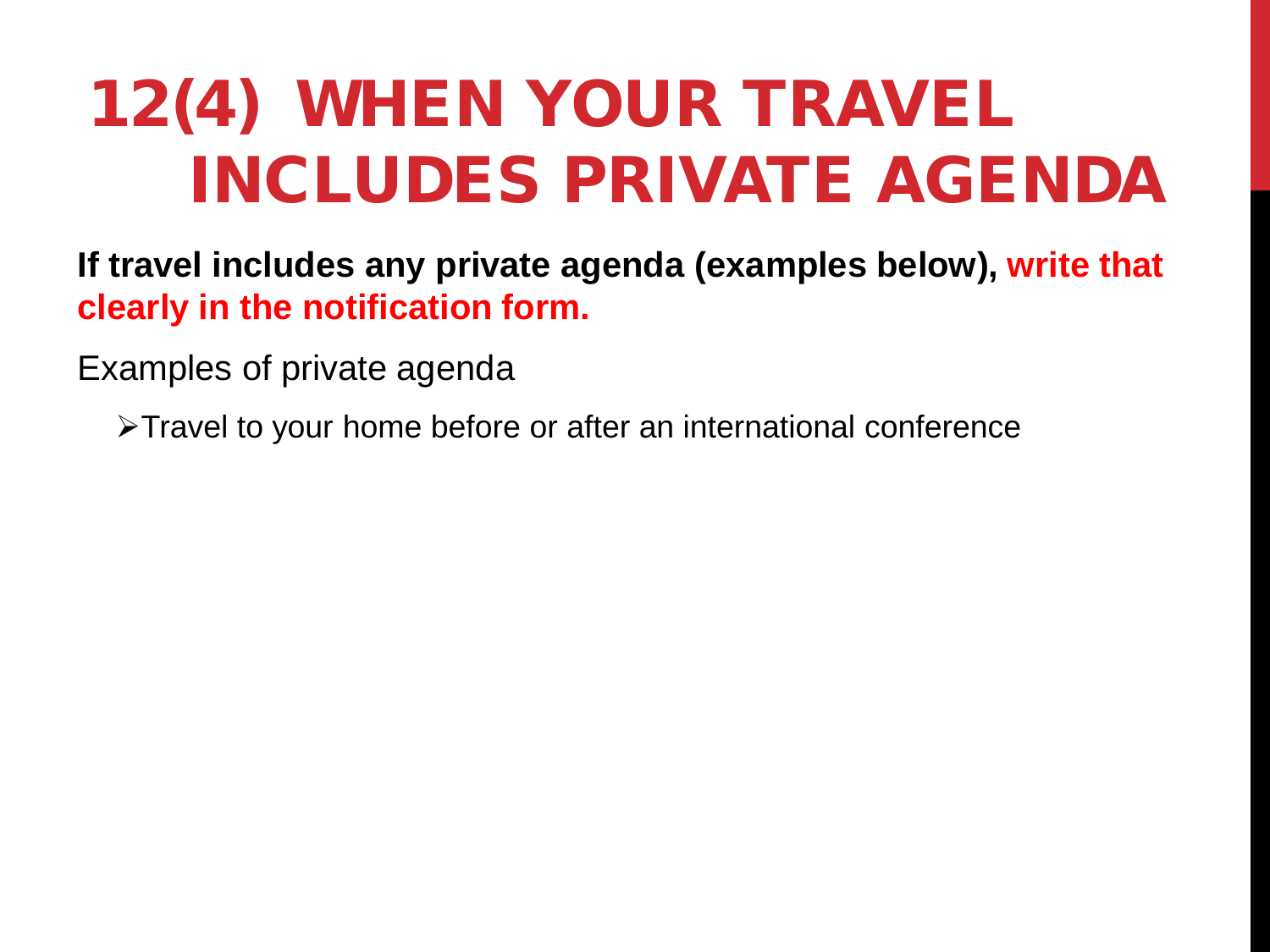# 13(1) SUBSIDIES FOR TRAVELING ABROAD

**Outgoing KUT students can get either of the following financial supports from IRC once per year as explained below. (For details, inquire at IRC)**

**At least 2 weeks prior to departure, application is required in all cases.**

#### **Travel expenses to an international conference to make a presentation**

A KUT student who makes a presentation in English (oral/poster) at an international academic conference held outside Japan can get 1/2 of travel expenses (50,000 yen maximum). A KUT international student who makes a presentation in his/her home country can not apply.

"Application for subsidy for overseas travel" 1. Subsidy for overseas travel for presenting at an international conference

[https://www.kochi-tech.ac.jp/english/campus\\_life/life\\_in\\_kut/abroad.html](https://www.kochi-tech.ac.jp/english/campus_life/life_in_kut/abroad.html)

※Upon use of this grant, the student is required to cooperate for SSP PR (Refer to the last page of this PPT). PPT file can be downloaded at the above URL.

#### **Travel subsidies for international short program or study abroad**

A KUT student who study at a sister university of KUT as an exchange student or join an international short program which designated by IRC can get 1/2 of travel expenses (50,000 yen maximum).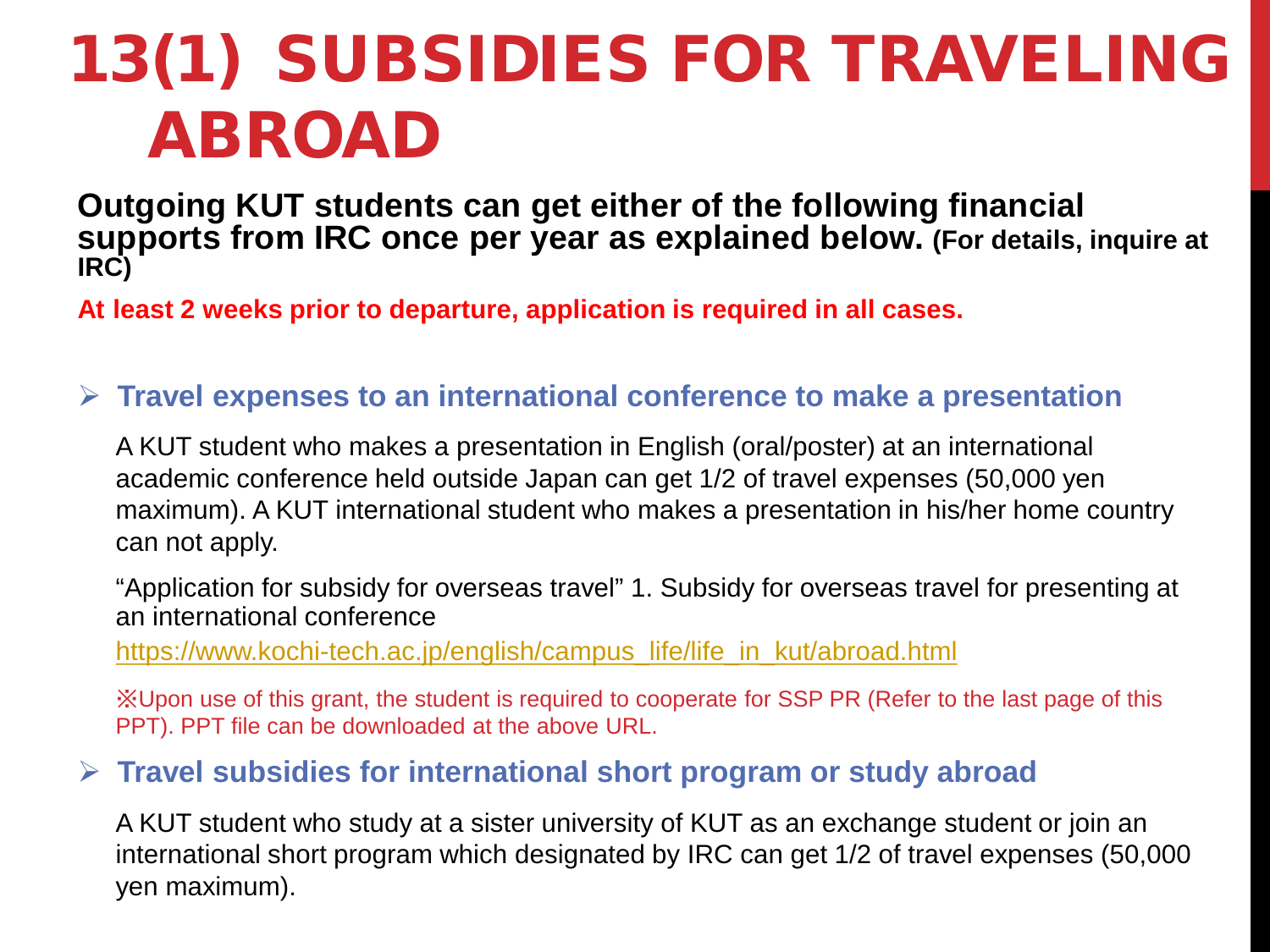## 13(2) SUBSIDIES FOR TRAVELING ABROAD

**Outgoing KUT doctoral students can get the following financial support from IRC. (For details, inquire at IRC)**

**At least 2 weeks prior to departure, application is required.**

#### **Doctoral course students can get grants for research exchange**

When a doctoral student visits a university with which KUT has an academic exchange agreement for the purpose of research exchange, travel expenses for 7 days, at the longest, are provided by IRC.

"Application for subsidy for overseas travel"

2.Research exchange subsidy for doctoral students

[https://www.kochi-tech.ac.jp/english/campus\\_life/life\\_in\\_kut/abroad.html](https://www.kochi-tech.ac.jp/english/campus_life/life_in_kut/abroad.html)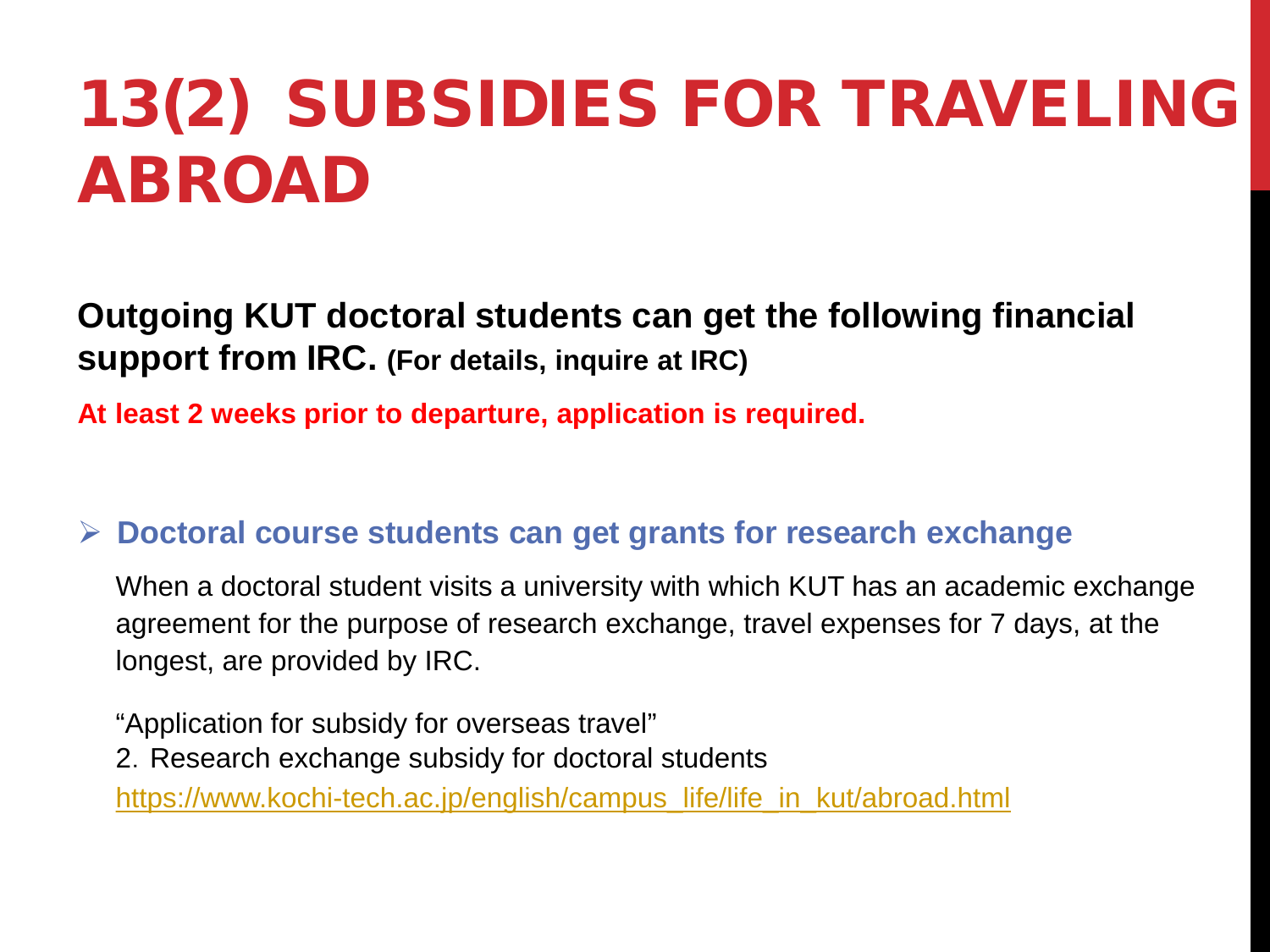### 14(1) RECHECK THE MOST IMPORTANT POINTS FOR SAFE INTERNATIONAL TRAVEL

#### **(1) While in a foreign country, you are subject to its laws.**

A crime which is not considered serious in Japan or in your country could be considered more serious in a foreign country. You must not conduct an activity that is illegal in Japan or in your country even in a foreign country. In addition, you should well understand and respect local cultures or customs.

- **(2) Stay away from dangerous places, better not go out in the dark.**
- **(3) Do not carry excessive amounts of money or valuables.**

Take precautions to avoid being a target of crime eg do not wear conspicuous clothing.

**(4) Do not trust strangers.** 

There are cases of people being robbed after being offered free food/drink containing drugs.

**(5) Special warning about drug offenses.** 

Absolutely NO taking/accepting/carrying of drugs. Drug offenses are very serious crimes, and can even bring the death penalty. Be careful not to be tricked into being used as a drug courier.

**Please do not resist when being robbed. If robbers request money, do not put your hand into your pocket but just show the place where the money is.**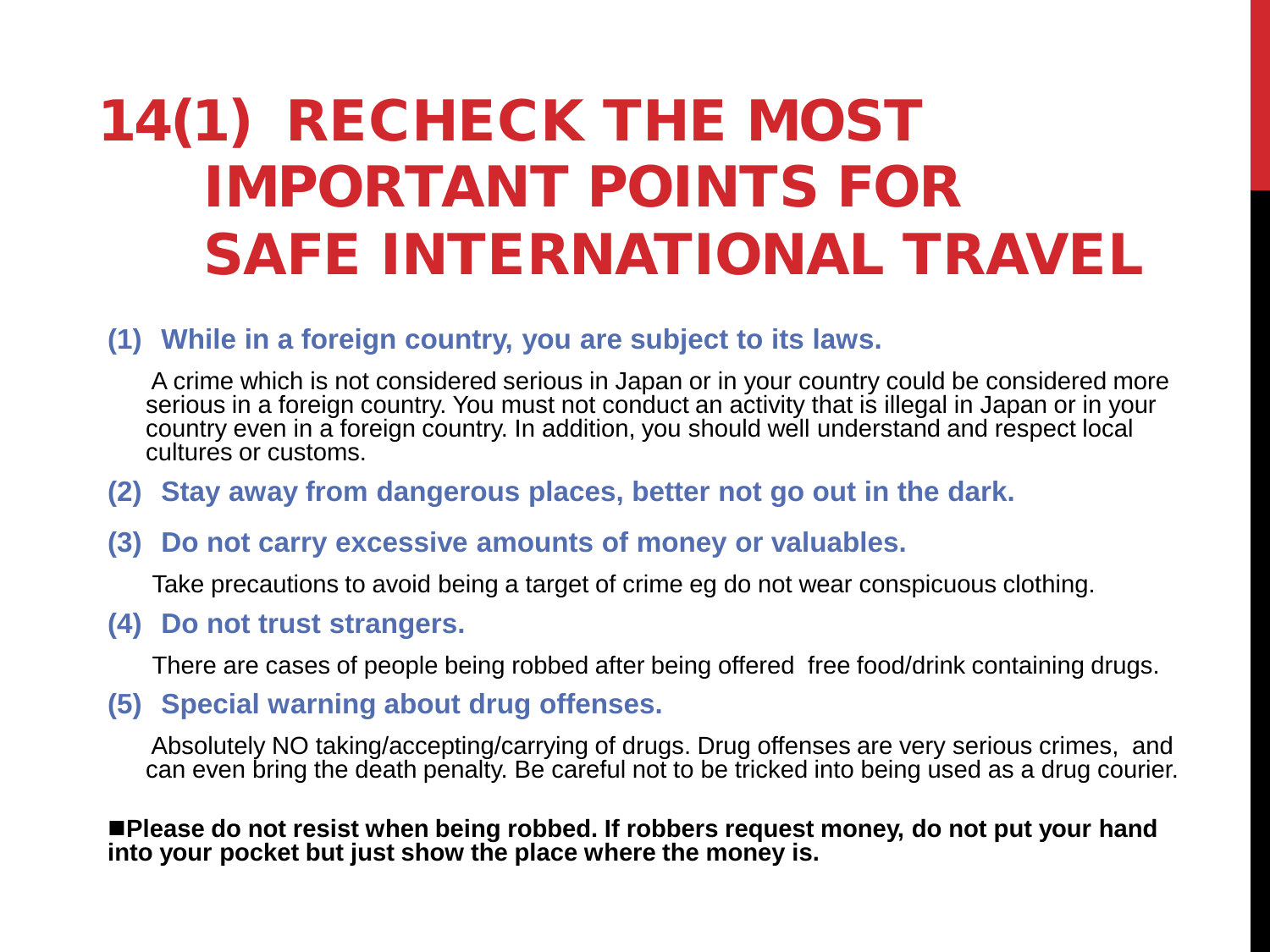### 14(2) REDUCE YOUR RISK FROM TERRORISM WHILE ABROAD

**The threat from terrorism is high in many countries. You should minimize your risk from terrorism by yourself.**

- **Try to avoid public areas and places eg hotels, restaurants, bars and crowded places like markets, malls or sports events. Minimise stay time.**
- **Try to avoid places where significant political or religious events are held; terrorist groups sometimes call for attacks around these times. Be vigilant around significant religious occasions including the Friday of Ramadan**
- **In airports, minimise the time spent in the public area, which is generally less well protected. Move quickly from the check-in counter to the secured areas. Upon arrival, leave the airport as soon as possible.**
- **Always be aware of your surroundings and look out for anything suspicious. You should leave immediately if you find something.**
- **Identify places where you could seek refuge in an emergency.**
- **In restaurants, try to avoid sitting around the doorway, in an open space and near glass doors.**
- **Not to block out outside noise by listening to music with headphones.**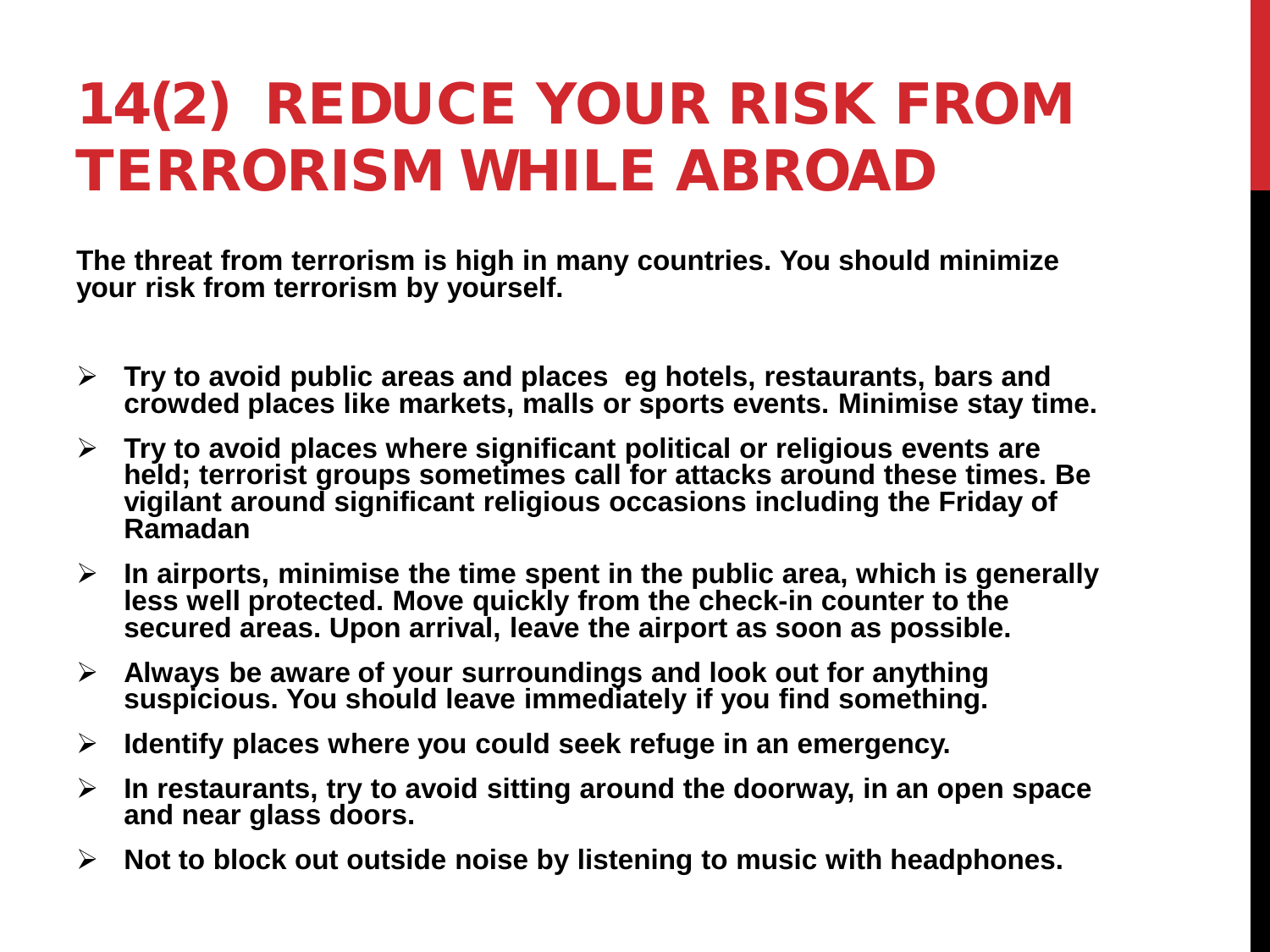### 14(3) BASIC KNOWLEDGE FOR CRISIS PREVENTION

**Be prepared for crisis prevention by gathering tips to ensure a safe trip abroad. For example, "How to have a safe trip abroad" from reliable resources, such as those provided by your own embassy/government.**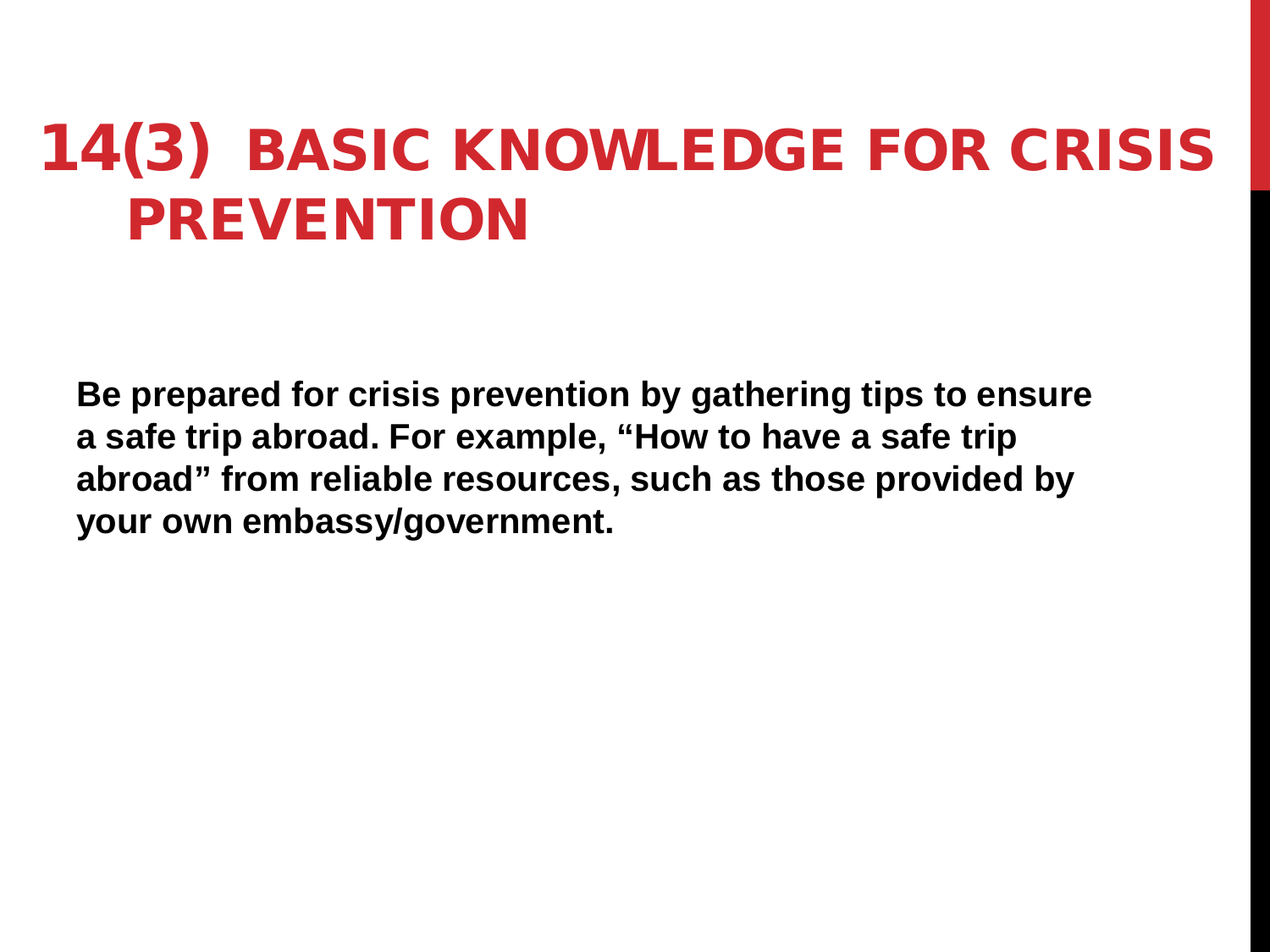### 15 OTHER

- **Please prepare well by reading guidebooks, etc., to learn about necessary travel items, embarking & disembarking, local transport, money exchange, international phone calls, etc.**
- **Driving in the target country is prohibited in principle.**
- **Credit cards are convenient.(Be careful not to lose them.)**
- **In the case of lost passport, carry the documents necessary for re-issue.**
- **In case of loss, keep a set of copies of important documents separately from the originals (passport, e-ticket, accommodation information, Emergency Contact List 1,2, insurance certificate, credit card, etc.)**
- **Carrying a mobile phone with you is strongly recommended for risk management. If your mobile phone is not for international use, you can use a rental service. Information is available from IRC.**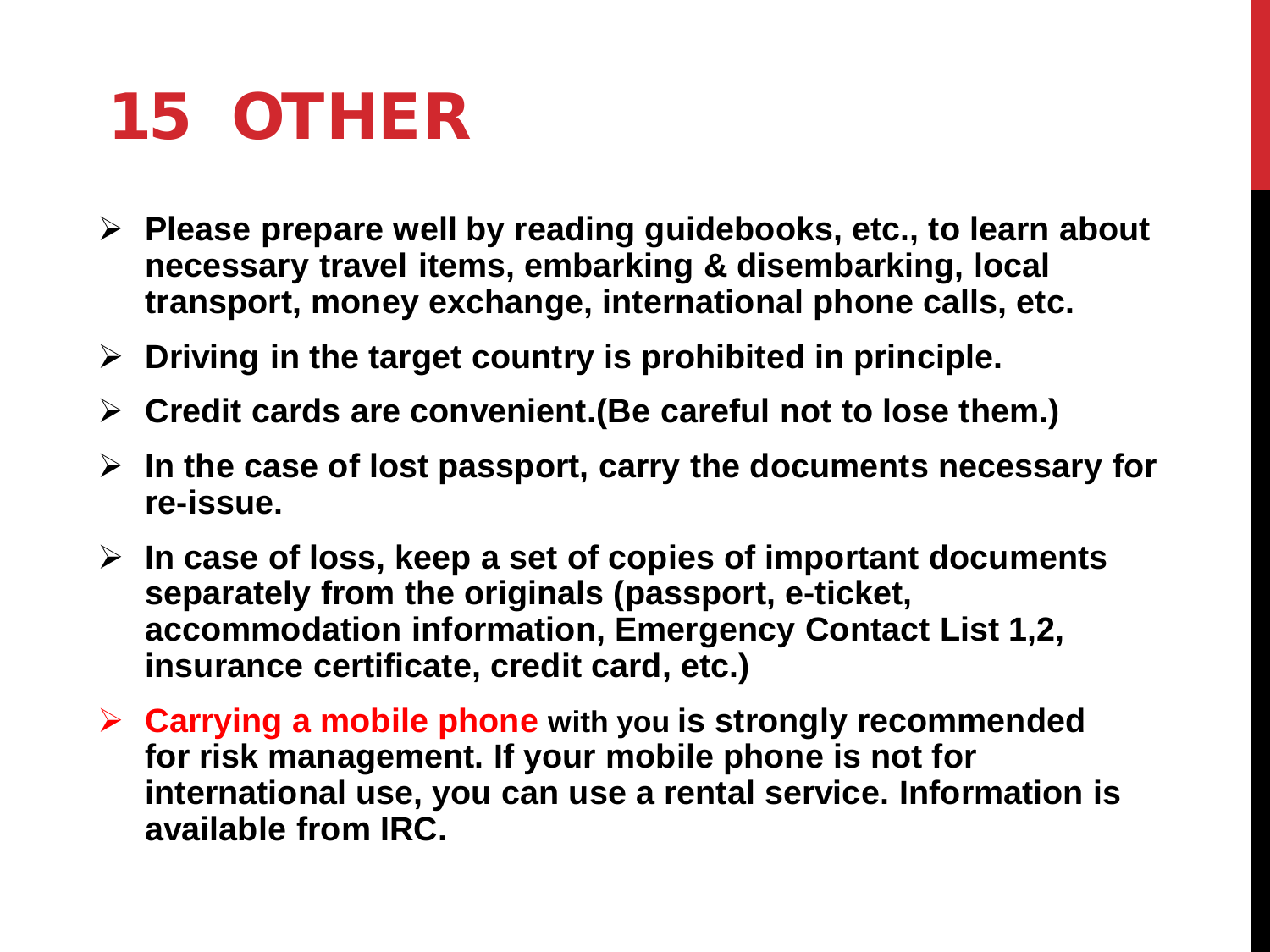# 16 AFTER ARRIVAL

- **On your arrival at your destination abroad, please contact your advisor and your family by telephone/mail.**
- **Keep in contact appropriately while you are abroad.**
- **Carry your mobile phone, Emergency contact list and insurance certificate at all times with you.**
- **Please contact your advisor, IRC and your family if your itinerary, accommodation, return flight or return date is changed. Especially in case of your return date change, IRC needs to change your insured period accordingly.**

**<Characteristics of people who suffer a crime or danger> Knowledgeless / Careless / Lack in common sense / Take lightly <Important points to avoid a crime or danger> Not to be distinctive / Always be cautious / Avoid regular pattern of behavior**

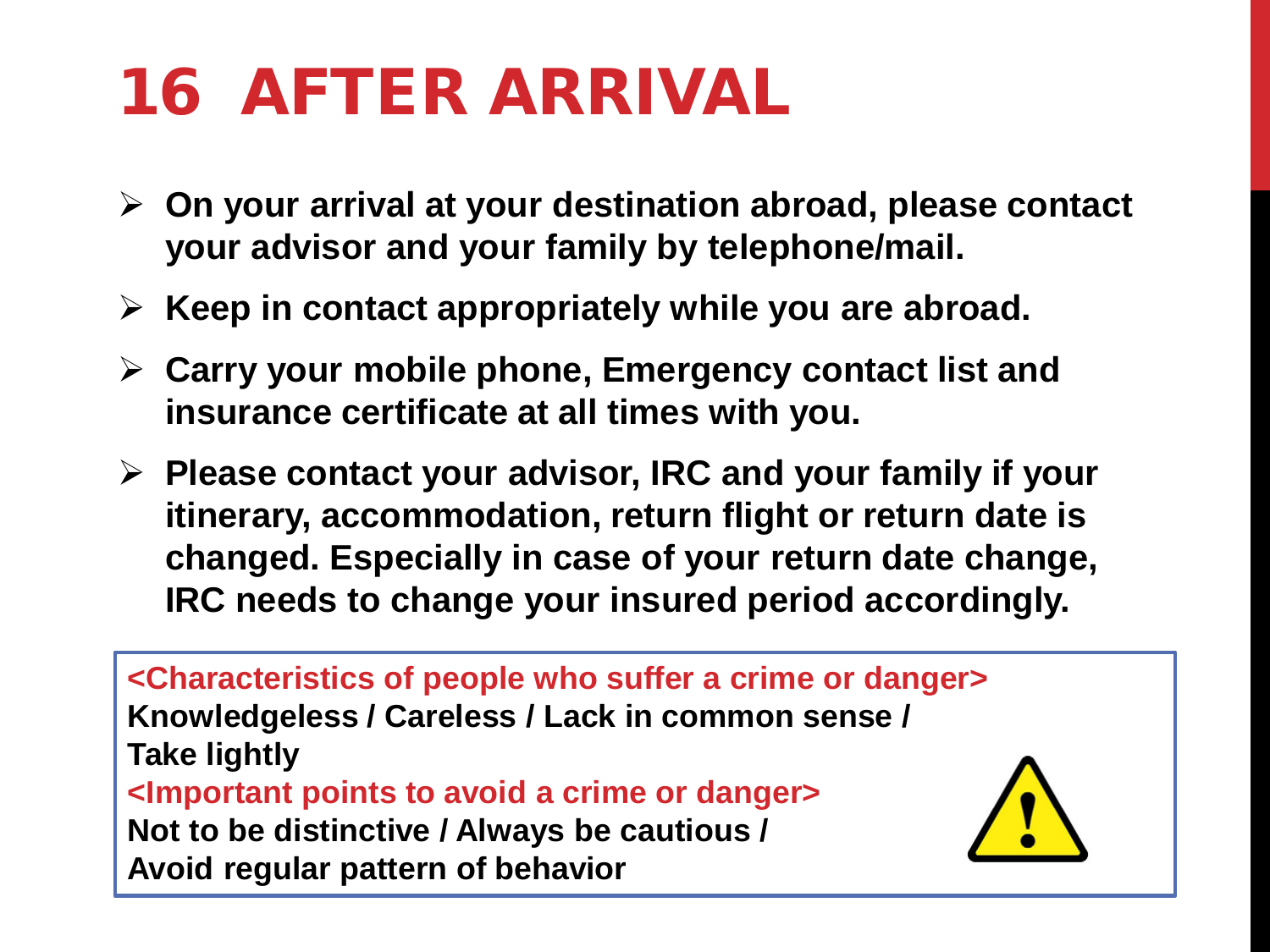## 17 RESIDENCE REPORT AT CONSULATE

- **Please find out the rule of your own country as to whether you are required to register at consulate in the host country in the case of a stay for some period of time.**
- **If the above requirement exists, you should find out whether you need to register after coming back to Japan.**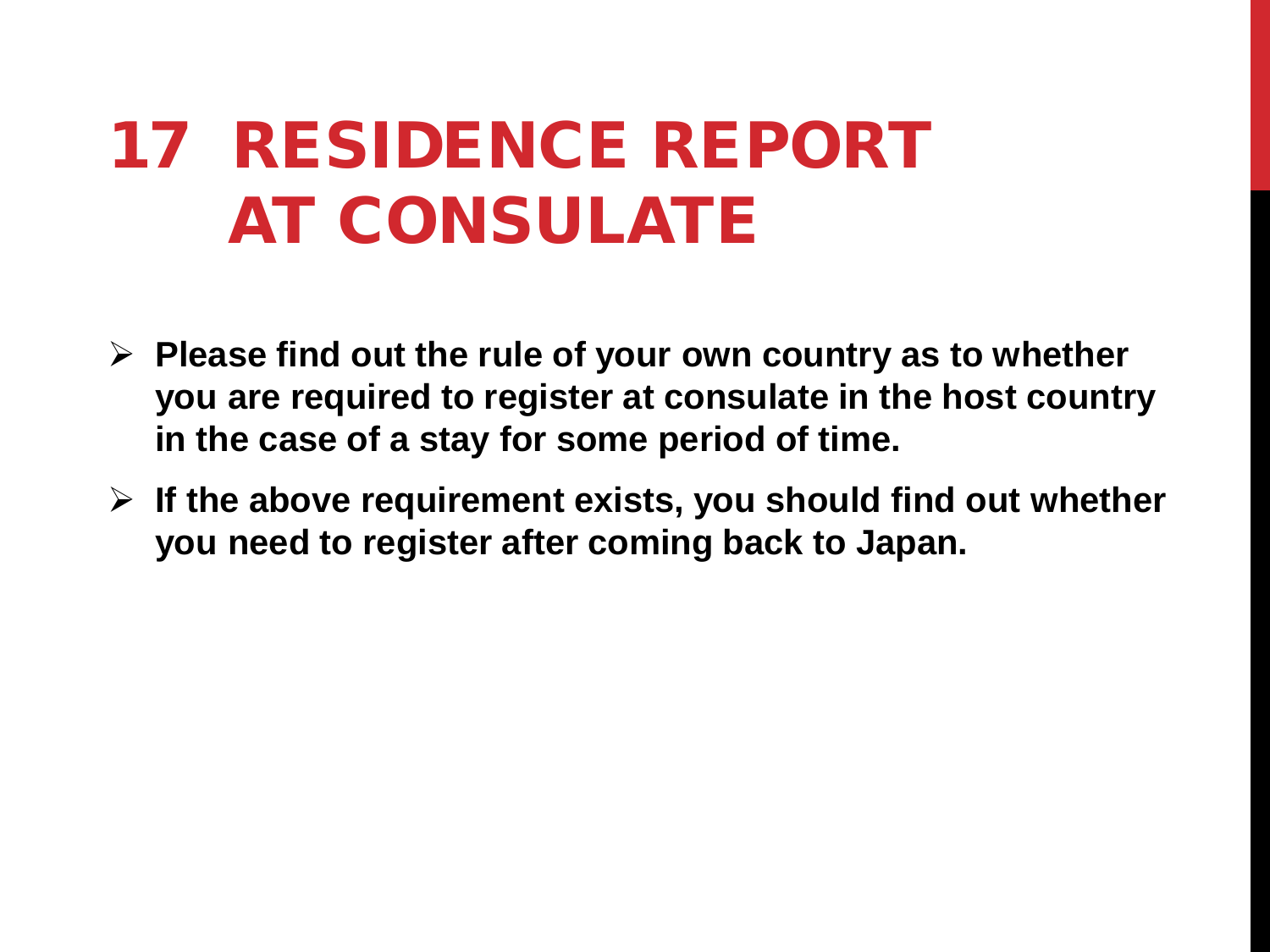### 18 TRAVELS DURING YOUR LONG STAY ABROAD

- **Private and non-private travels during your long stay abroad for the purpose of university activity need prior approval by your advisor. Get the approval well in advance.**
- **Make the plan in accordance with 1-8.**
- **Your family, advisor and IRC must be informed of your Itinerary and accommodation which is indispensable when you are involved in the disaster etc.**
- **Check the on-site embassy/consulate of your country in the visiting country/area and other important information referring to 10 Emergency Contact List.**
- **Carry your mobile phone, Emergency contact list and insurance certificate during your travel.**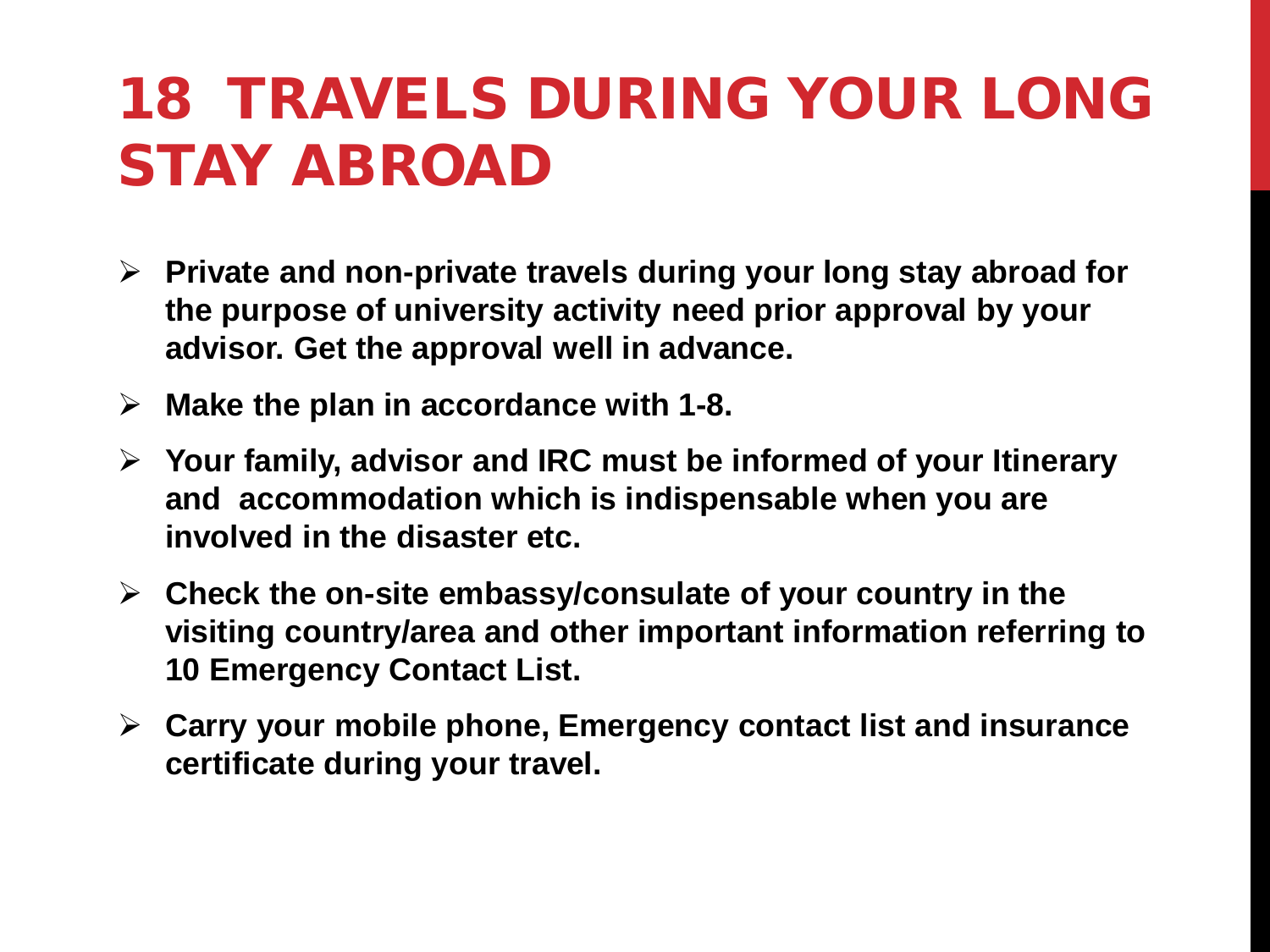#### CHECK LIST FOR STUDENTS TO GO ABROAD

| <b>Action</b>                                                                                                                                                                           | <b>Reference</b><br>page |  |
|-----------------------------------------------------------------------------------------------------------------------------------------------------------------------------------------|--------------------------|--|
| Have you checked warning/alerts released about the target<br>country?                                                                                                                   | 3                        |  |
| Have you got general safety information on region you'll visit?                                                                                                                         | 3                        |  |
| Do you have knowledge about things such as culture, politics,<br>social aspects of the target country?                                                                                  | 3                        |  |
| (If your travel is related to a program), have you reviewed how<br>you would be cared for by the program?                                                                               | 4                        |  |
| Have you gotten your family/guardian's approval for going<br>abroad?                                                                                                                    | 5                        |  |
| Have you signed "Pledge for overseas travel"?                                                                                                                                           | 6                        |  |
| Have you checked your passport & expiration date?                                                                                                                                       | 7                        |  |
| Have you checked the visa requirements? (Do you have visa?)                                                                                                                             | 7                        |  |
| Do you need any vaccinations? (Have you gotten them?)                                                                                                                                   | 7.9                      |  |
| (Travel to USA) Have you applied through ESTA?                                                                                                                                          | 7                        |  |
| Have you booked your flight & accommodation in consideration<br>of avoiding arrival/departure at night?                                                                                 | 8(2)                     |  |
| Are you healthy? If you need a medical check / treatment, have<br>you done that? If you have a past or existing illness, have you<br>gotten the advice or a letter from your physician? | 9                        |  |
| Do you have an international mobile phone & have you written<br>the number in the Emergency contact list1?                                                                              | $10 - 15$                |  |
| Have you shared the documents to your family/guardian and<br>your KUT advisor? (1) Itinerary (copy of e-ticket) (2)<br>Accommodation information (3) Emergency contact list 1,2         | $8(2) \cdot 10$          |  |
|                                                                                                                                                                                         |                          |  |

| <b>Action</b>                                                                                                                                                                                                                                   | <b>Reference</b><br>page       |  |
|-------------------------------------------------------------------------------------------------------------------------------------------------------------------------------------------------------------------------------------------------|--------------------------------|--|
| Have you submitted the documents to IRC and received an<br>insurance certificate? (1) Itinerary (copy of e-ticket) (2)<br>Accommodation information (3) Emergency contact list 1,2 (4)<br>Copy of passport, (5) Notification of overseas travel | $8(2) \cdot 10 \cdot$<br>12(2) |  |
| Have you informed on-site staff official of the contact information<br>of your advisor and the numbers of Global risk control total<br>support desk?                                                                                            | 10                             |  |
| Have you purchased an additional travel insurance? (KUT<br>strongly recommends to buy it)                                                                                                                                                       | 12(3)                          |  |
| Have you left a copy of your Insurance certificate to your family?                                                                                                                                                                              | 12(2)                          |  |
| Have you applied for financial supports for travel expenses?<br>(option)                                                                                                                                                                        | $13(1)-(2)$                    |  |
| Have you acquired basic knowledge to reduce risk from<br>terrorism and to avoid or prepare for possible troubles?                                                                                                                               | $14(1)-(3)$                    |  |
| Have you read a guidebook, etc. to get general information on<br>international travel?                                                                                                                                                          | 15                             |  |
| Have you prepared copies? (1) Itinerary (e-ticket)<br>(2) Accommodation information (3) Emergency contact list 1,2<br>(4) Passport (5) Insurance certificate (6) Credit cards                                                                   | 15                             |  |
| Have you prepared documents in case you need to have your<br>passport replaced abroad?                                                                                                                                                          | 15                             |  |
| (After arriving at the target country) Have you informed your<br>advisor & family of your arrival?                                                                                                                                              | 16                             |  |
| (After arriving, if staying in the visiting country long) Have you<br>registered at your consulate in the host country?                                                                                                                         | 17                             |  |
| (Above case, after returning to Japan) Have you informed the<br>consulate of your return home?                                                                                                                                                  | 17                             |  |